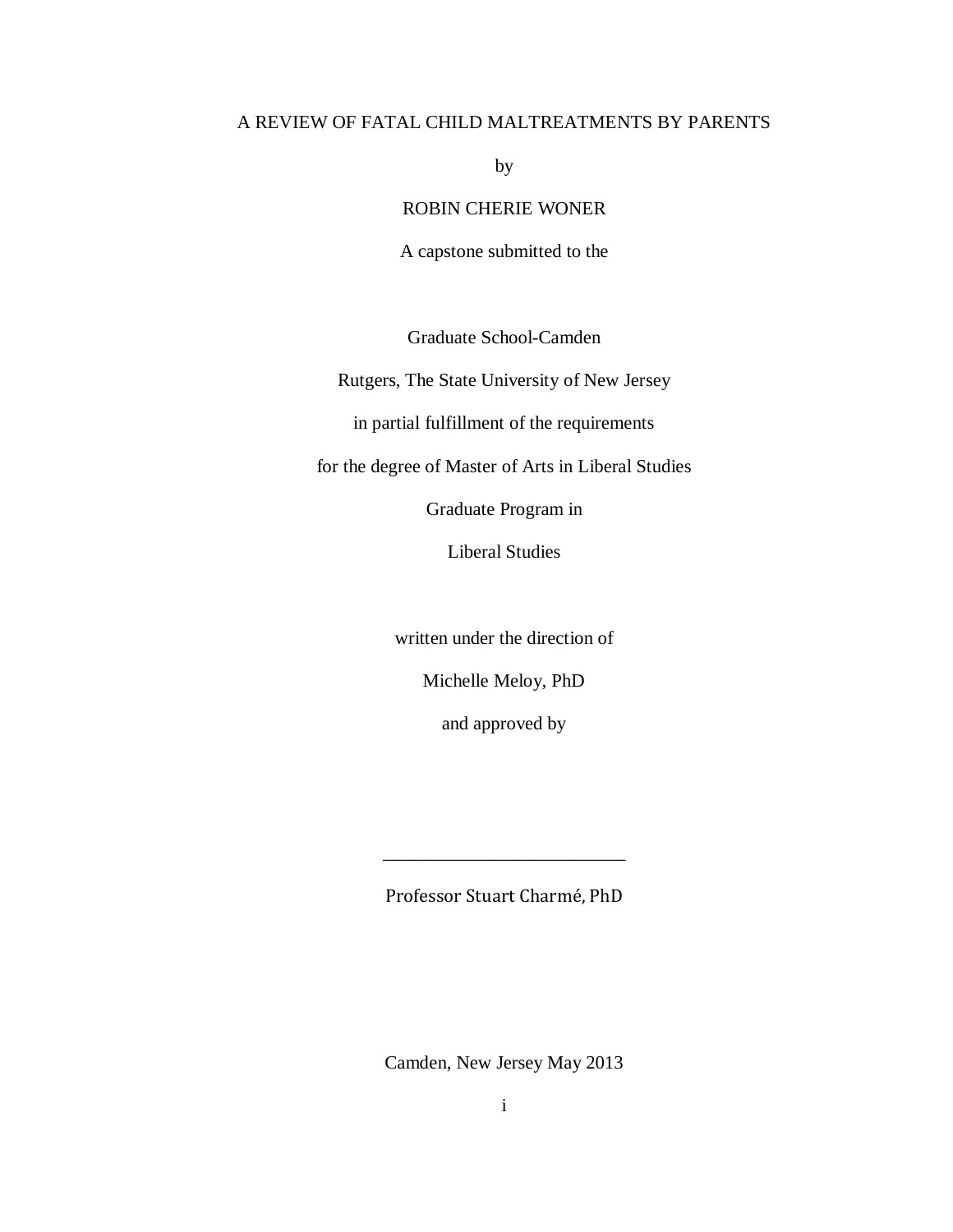## ABSTRACT OF THE CAPTSTONE

# A REVIEW OF FATAL CHILD MALTREATMENTS BY PARENTS

# BY ROBIN CHERIE WONER

Capstone Director:

Michelle Meloy, PhD

Child homicide is a horrific crime and it is even more devastating when it occurs at the hands of a parent. According to empirical studies, most children are killed as a result of neglect or abuse. Data also indicate that parents are the most likely perpetrators of this crime. In attempt to present the most comprehensive understanding of lethal child maltreatment, this review discuses the prevalence and risk factors of child maltreatment in all of its forms, including lethal acts of neglect and abuse. The most common victim offender relationship for crimes of child maltreatment and the high-risk situations for lethal child maltreatment are also discussed. The dynamics associated with maternal and paternal filicide are reviewed in detail, as are the costs and consequences for child maltreatment. Finally, policy responses and recommendations are offered.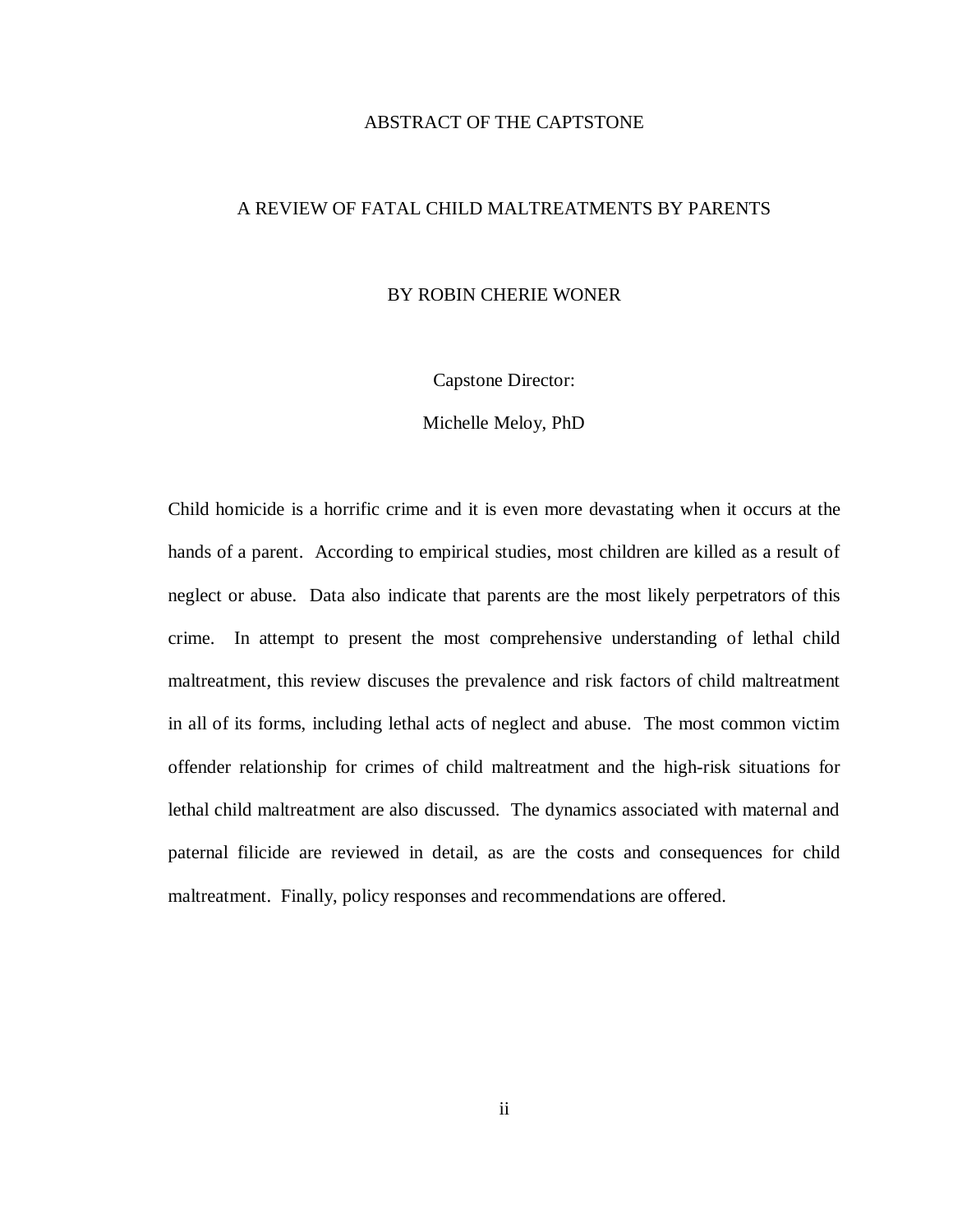# TABLE OF CONTENTS

|                                                                         | $\ddot{\rm n}$ |
|-------------------------------------------------------------------------|----------------|
|                                                                         | iii            |
|                                                                         | 1              |
| Typologies/Terms of lethal child maltreatment-----------------------    | 2              |
|                                                                         | 4              |
| Risk Factors of Fatal Child Maltreatment ------------------------------ | 6              |
| Perpetrators of Fatal Child Maltreatment------------------------------  | 9              |
|                                                                         | 11             |
|                                                                         | 14             |
| Policies and Policy Recommendations ----------------------------------- | 17             |
|                                                                         | 19             |
|                                                                         | $23 - 24$      |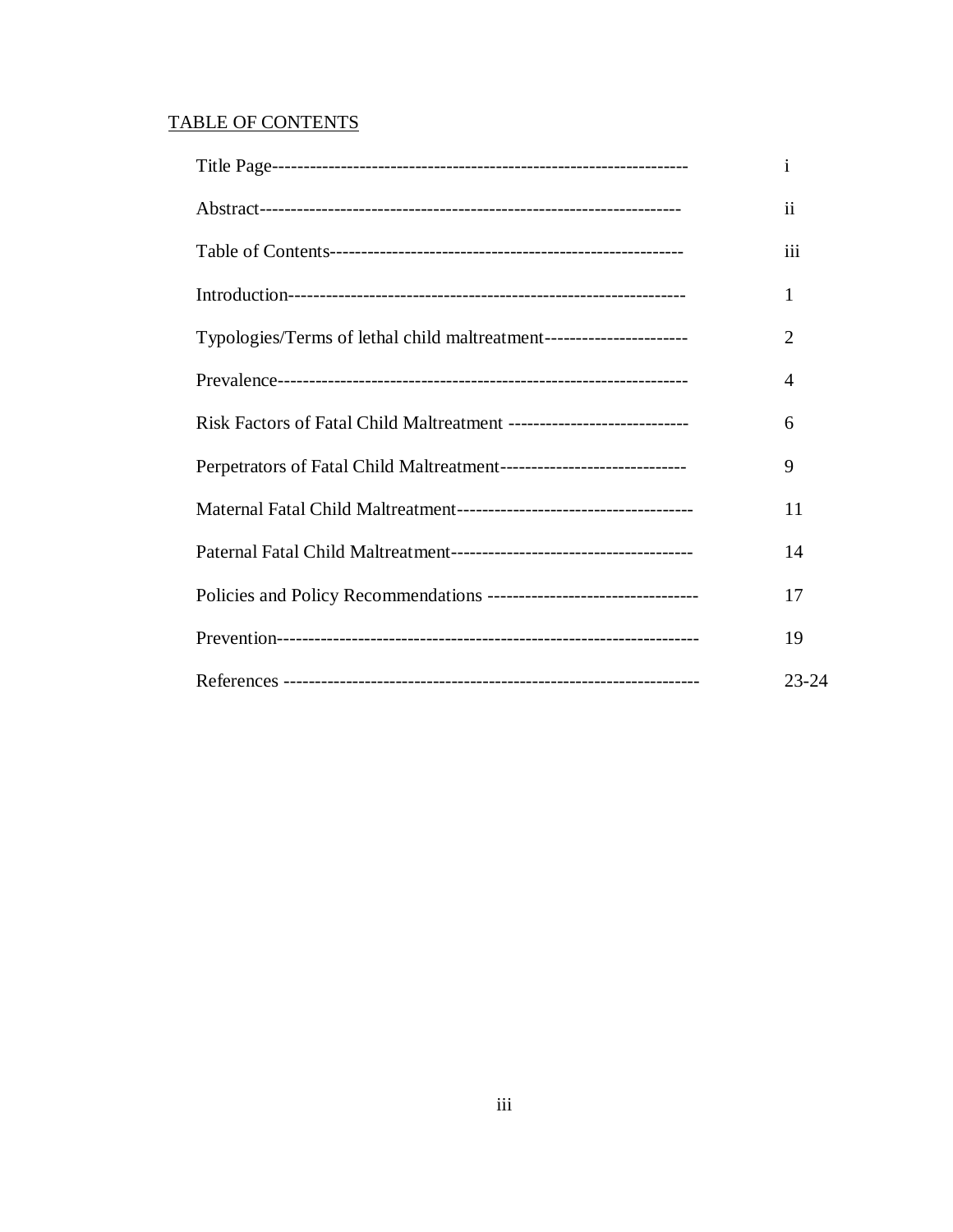#### Introduction

Child homicide has a long history. An enduring question regarding child homicide is the issue of deaths committed by parents. Studies show that children are at higher risk of being murdered by their parents than by strangers (U.S. Department of Health and Human Services, Administration for Children and Families, Administration on Children, Youth and Families, Children's Bureau, 2012). As a result, a child murder by a parent is increasingly an area of interest and research. Literature generally uses the terms neonaticide, infanticide, filicide and/or fatal child maltreatment to describe child homicide by parents. Furthermore, this paper examines the key variables that provoke this criminal behavior from parents.

Historically, research has focused on the role of the mother when a child dies from maltreatment (Koenen et al., 2008; Liem et al., 2008). However, in recent years, research has shown that fathers also kill their children, albeit in different ways (Koenen et al., 2008; Liem et al., 2008; Ragan, 2011). Because both mothers and fathers are identified as the perpetrators in lethal child maltreatment (in some cases with similar offending rates) one can argue that it is a gender-neutral crime. In other words, men and women are equally likely to engage in the criminal behavior (Ragan, 2011). Although lethal child maltreatment is the most serious form of abuse of neglect, millions of children will experience lesser forms of victimization. Studies indicate that the most common forms of child maltreatment are neglect, physical abuse and sexual abuse (Miller-Perrin et al., 2007; Karmen, 2010; Ragan, 2011).

The goal of this paper is to examine empirical research on lethal child maltreatment by parents and provide readers with a good understanding of how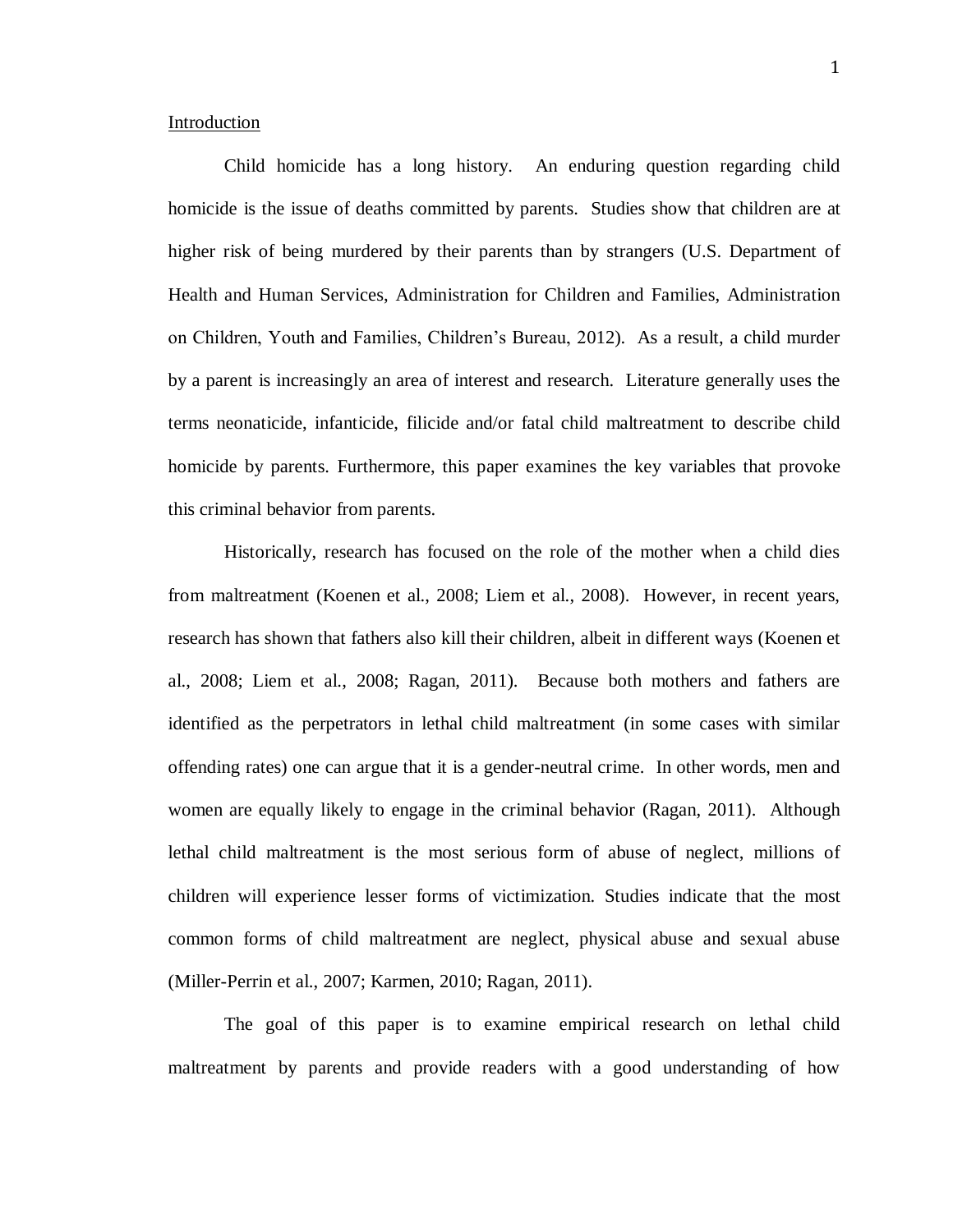maltreatment can lead to child death. Additionally, I will identify pubic policy issues concerning child homicide and provide recommendations that offer promise to reduce the rates of fatal child maltreatment. First, however, I will discuss the different types of child killing by parents.

#### Typologies/Terms of lethal child maltreatment

#### *Neonaticide and Infanticide*

Neonaticide refers to the killing of a newborn child within 24 hours (Resnick 1969). Infanticide refers to killings of a child under one year of age (Resnick, 1969). Studies show that mothers are usually theperpetrators when an infant is killed (Liem et al., 2008). Studies indicate that most neonaticides are characterized by unwanted pregnancy and/or unwanted child (Resnick, 1969, Wilczynski,1995). As such, these crimes appear to have different motivations than the killing of older children (Koenen et al, 2008). Furthermore, studies argue that infanticide may be due to alack of maternal concern and desire for the child (Bourget et al., 2007; Schwartz & Isser, 2007; Wilczynski, 1995). Collectively, most evidence points to infanticide being caused by the birth of an unwanted child (Bourget et al., 2007; Schwartz & Isser, 2007; Wilczynski, 1995). However, some case study data linked infanticide to maternal substance abuse, psychotic illnesses, and severe depression (Koenen et al., 2008; Schwartz & Isser, 2007). *Filicide*

# Filicide is the murder of a child by a parent. Phillip Resnick's (1969) typologies of filicide are the most oft-cited and constructed by motive. These motives for filicide include altruism, acute psychosis, unwanted child, accident and spousal revenge (Resnick, 1969). Altruism filicide is defined as the motive of relieving the child of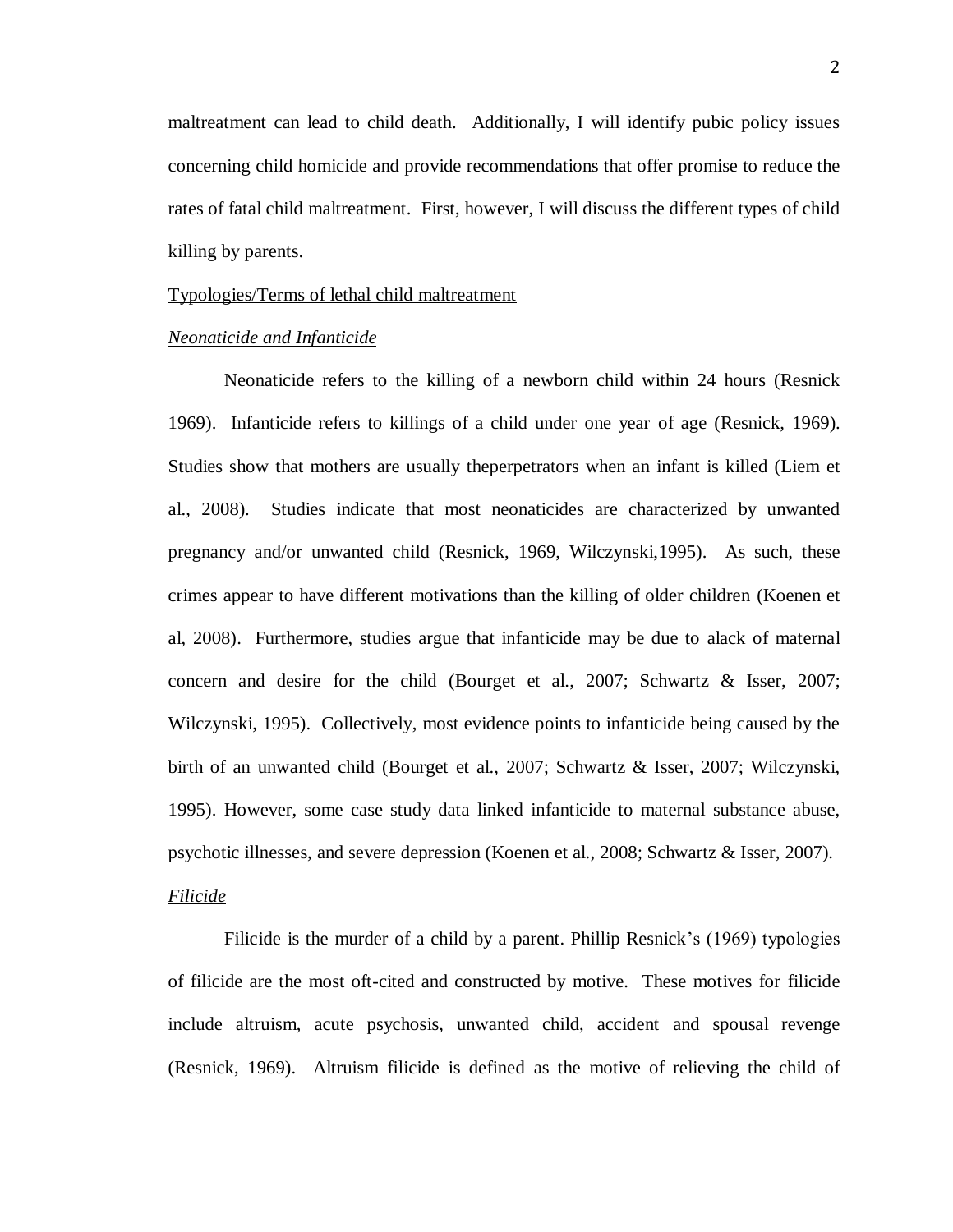suffering (Resnick, 1969). Altruism filicide often consists of murder associated with suicide (Resnick, 1969). Acutely psychotic filicide includes parents who kill under the influence of mental illness (Resnick, 1969). Unwanted-child filicide is stipulated as an act that is committed by parents who no longer desire to parent the victim (Resnick, 1969). Accidental filicide is an unintentional death that is typically caused by child abuse and connected with acts such as battered child syndrome (Resnick, 1969). Both mothers and fathers commit filicide (Bourget & Bradford, 1990; Resnick, 1969).

#### *Child Maltreatment*

In the United States, there is no single accepted definition of child maltreatment (Ragan, 2011). According to the National Child Abuse and Neglect Data System (NCANDS) 2011 report, the minimum standard of child maltreatment, established by the Child Abuse Prevention and Treatment Act (as amended in 2003), is defined as "any recent act or failure to act on the part of a parent or caretaker which results in death, serious physical or emotional harm, sexual abuse or exploitation; or, and act or failure to act which present an imminent risk of serious harm" (p. vii.). However, since there is not universal agreement regarding what exactly constitutes child maltreatment, definitions and estimates are highly variable. For instance, the conceptualization of "neglect" and "abuse" and "sexual assault" are defined and measured differently across studies (Miller-Perrin et al., 2007). The National Incidence Study of Child Abuse and Neglect (NIS) gives a primary example of difference in measurements of child maltreatment. The NIS measures incidences of child abuse and neglect based on two standards: The Harm Standard and the Endangerment Standard (Sedlak et al., 2010). The Harm Standard identifies abuse or neglect based on acts of omission by parents or caregivers that result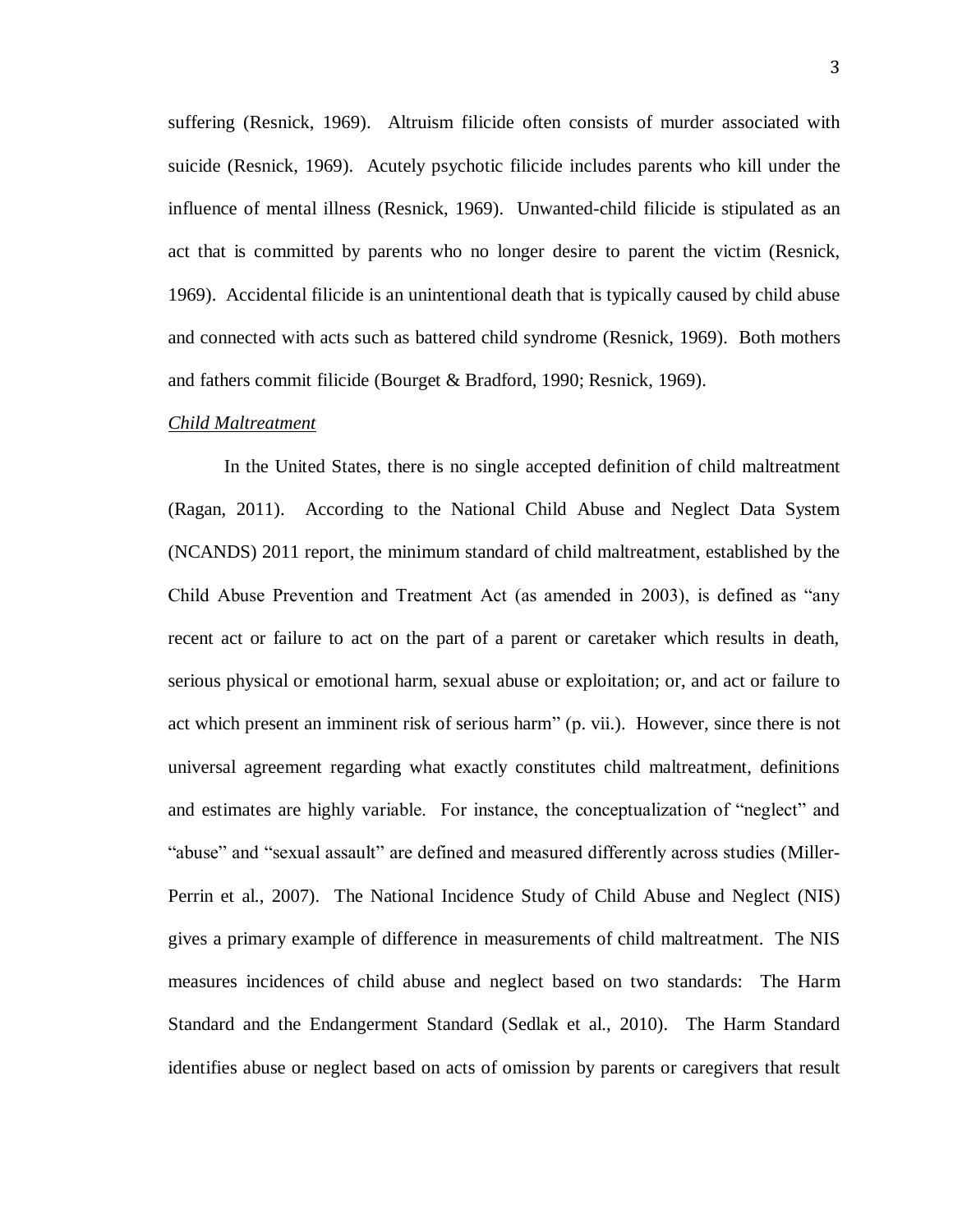in substantiated harm (Sedlak et al., 2010). The Endangerment Standard includes all children who meet the qualifications of the Harm Standard but have not been abused or neglected (Sedlak et al., 2010).

# Prevalence

There are two primary data sources on child maltreatment. The annual reports are complied and published by the National Child Abuse and Neglect Data System (NCANDS) (U.S. Department of Health and Human Services, Administration for Children and Families, Administration on Children, Youth and Families, Children's Bureau, 2012). NCANDS gathers case-level data on children who received Child Protective Services agency (CPS) responses (U.S. Department of Health and Human Services, Administration for Children and Families, Administration on Children, Youth and Families, Children's Bureau, 2012). These data contain CPS substantiated cases only (U.S. Department of Health and Human Services, Administration for Children and Families, Administration on Children, Youth and Families, Children's Bureau, 2012). The National Incidence Study of Child Abuse and Neglect (NIS) is a data source that is published approximately every ten years and is composed of data that includes CPS statistics and non-CPS statistics (Sedlak et al., 2010). The NCANDS and the NIS are used to reflect the current status of child maltreatment and the overall trends of child abuse and neglect over time.

There were 3.4 million reports of child abuse to Child CPS in 2011 (U.S. Department of Health and Human Services, Administration for Children and Families, Administration on Children, Youth and Families, Children's Bureau, 2012). Recent data indicate that these estimates are lower than previous years and that child maltreatment is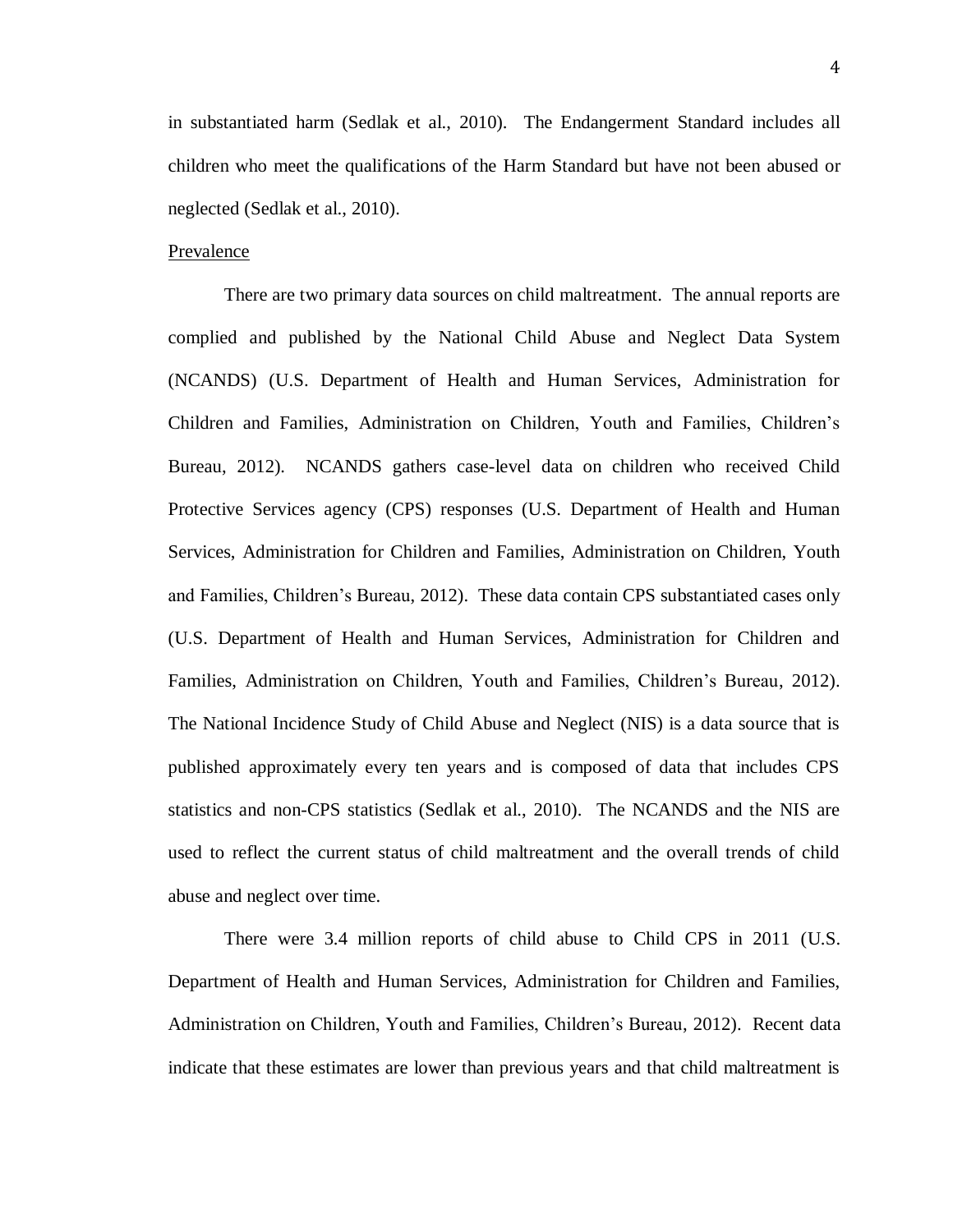on a decline. Based on the most recent NIS estimates of child maltreatment, nearly 1.25 million children experienced maltreatment during 2005-2006 (Sedlak et al., 2010). In comparison, the 2011 NCANDS report showed that 681,000 children had CPS substantiated maltreatment victimization (U.S. Department of Health and Human Services, Administration for Children and Families, Administration on Children, Youth and Families, Children's Bureau, 2012). These numbers are slightly lower than their all time high of 702,000 substantiated cases of child maltreatment, which occurred in 2009. Although prevalence estimates vary across these two primary data sources (due to their methodological differences), both reflect a downward trend in child maltreatment, both substantiate that most frequent forms of child maltreatment are in the form of neglect and abuse, and both confirm that most child maltreatment is committed by at least one of the biological parents (U.S. Department of Health and Human Services, Administration for Children and Families, Administration on Children, Youth and Families, Children's Bureau, 2012; Sedlak et al., 2010).

More specifically, the NCANDS 2011 report indicates that 78.5 % of children suffered from neglect, 17.6% of children suffered from abuse and 9.1% of children suffered from sexual abuse (U.S. Department of Health and Human Services, Administration for Children and Families, Administration on Children, Youth and Families, Children's Bureau, 2012). The report showed that 87.6% of child abuse and neglect was committed by at least one biological parent (U.S. Department of Health and Human Services, Administration for Children and Families, Administration on Children, Youth and Families, Children's Bureau, 2012).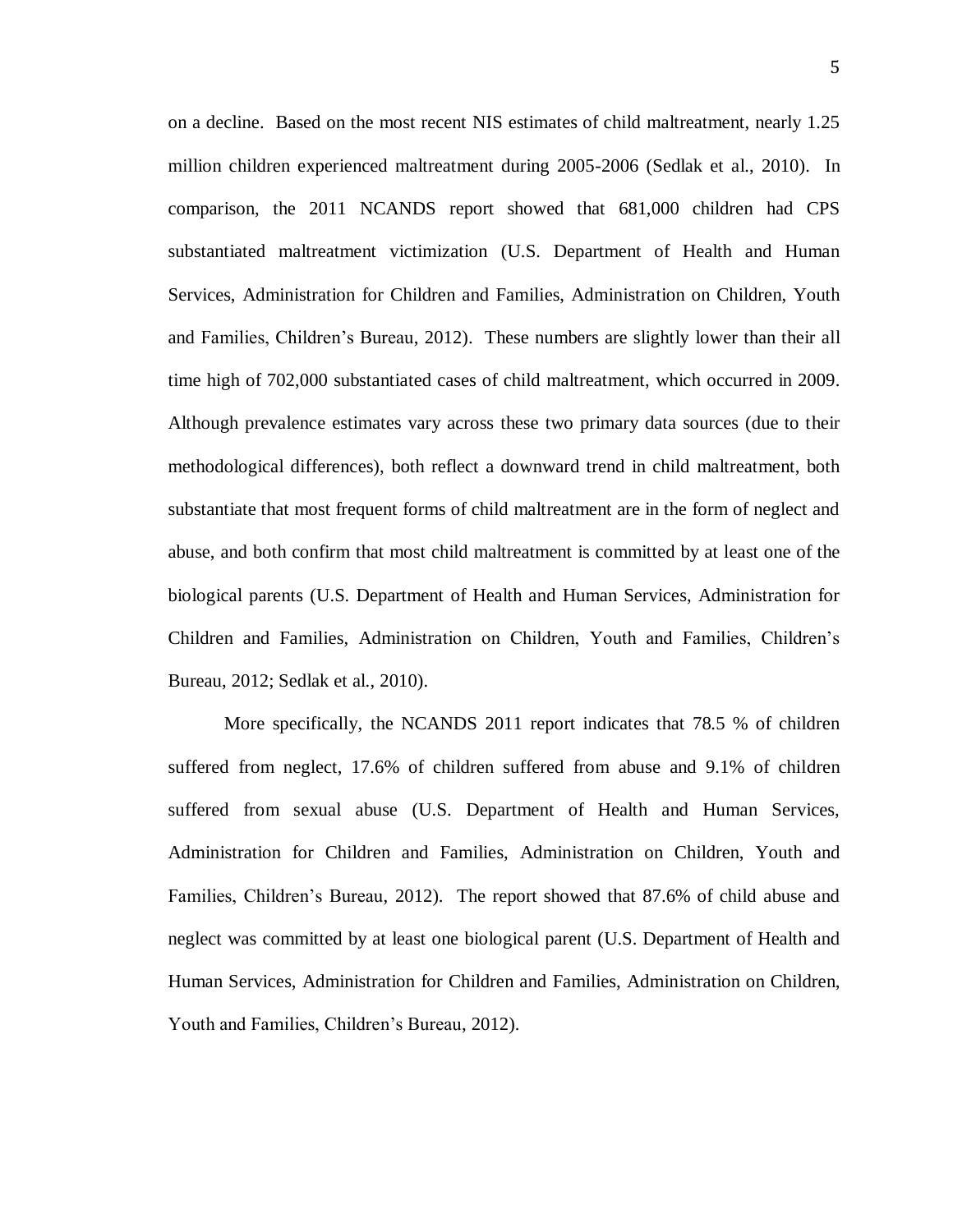The most extreme forms of child maltreatment can result in child fatalities (U.S. Department of Health and Human Services, Administration for Children and Families, Administration on Children, Youth and Families, Children's Bureau, 2012). The National Child Abuse and Neglect Data System (NCANDS) 2011 report showed a national total of 1,570 children died from abuse and neglect according to the most recent data. These data also indicated that about 78.3 % of the child fatalities were committed by at least one biological parent (U.S. Department of Health and Human Services, Administration for Children and Families, Administration on Children, Youth and Families, Children's Bureau, 2012). Although the overall trends for child maltreatment indicate a decline in the number of victims, the data on lethal child abuse has been more uneven. For example, studies show that the number of reported child fatalities due to child abuse and neglect has fluctuated during the past five years from 1,608 in 2007 to a high of 1,685 in 2009 to a low of 1,545 in 2011" (U.S. Department of Health and Human Services, Administration for Children and Families, Administration on Children, Youth and Families, Children's Bureau, 2012). Therefore, lethal child maltreatment numbers are lower in 2011 than previous years. However, because the absolute numbers are so small, the reduction in cases may be real (i.e., fewer children died as a result of maltreatment) or merely a statistical artifact (i.e., same number of children died or more children died by maltreatment but changes in counting or reporting indicate a reduction). Lethal child maltreatment prevalence requires further investigation.

#### Risk Factors for Fatal Child Maltreatment

Studies indicate that there are several risks factors for lethal child maltreatment victimization (Sedlak et al., 2010; U.S. Department of Health and Human Services,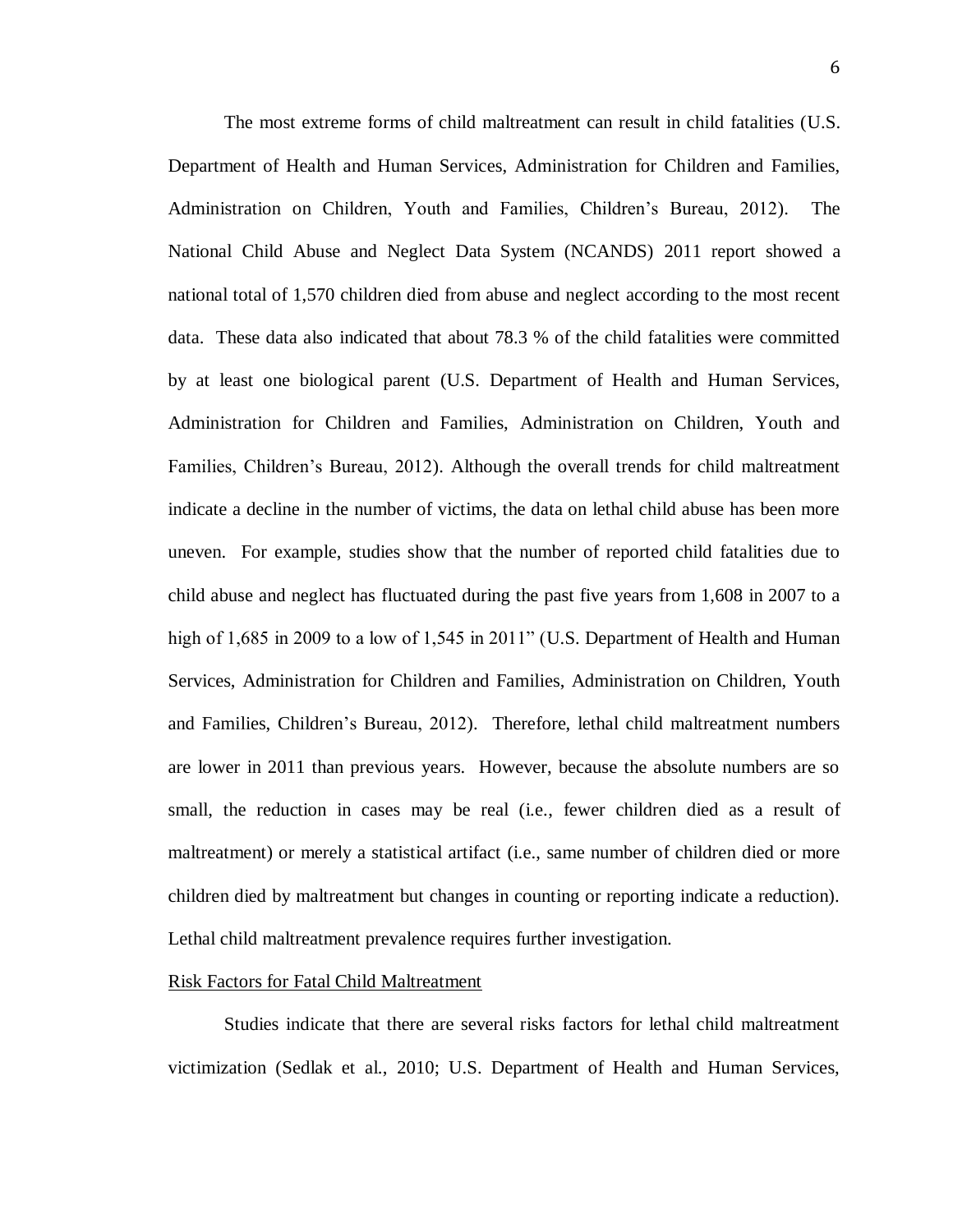Administration for Children and Families, Administration on Children, Youth and Families, Children's Bureau, 2012). The demographics among victims of lethal child maltreatment include age, gender, race, socioeconomic status, family size, location of residency, disability status, intimate partner violence and family structure (Sedlak et al., 2010; U.S. Department of Health and Human Services, Administration for Children and Families, Administration on Children, Youth and Families, Children's Bureau, 2012). However, according to the NCANDS, the most common influential risk factors for fatal maltreatment are race, gender and especially age of the victim. More specifically, younger children face the highest risk of fatal maltreatment (U.S. Department of Health and Human Services, Administration for Children and Families, Administration on Children, Youth and Families, Children's Bureau, 2012). According to NCANDS (2011), in 2011, 81.6% of children who died from abuse and neglect were younger than 4 years old. Younger children may be at greater risk for child maltreatment due to their dependency and vulnerability (Ragan, 2011).

Gender and race are also significant factors in lethal maltreatment. According to one major data source, boys experience higher rates of fatal maltreatment than girls (U.S. Department of Health and Human Services, Administration for Children and Families, Administration on Children, Youth and Families, Children's Bureau, 2012). However, the role of gender as a risk factor for child maltreatment is not entirely understood. For example, the NIS indicated that girls (not boys!) experience higher rates of child maltreatment (Sedlak et al., 2010). However, when specifically examining lethal child maltreatment, data for 2011 showed that 59.1% of victims were boys compared with about 41% of female victims (U.S. Department of Health and Human Services,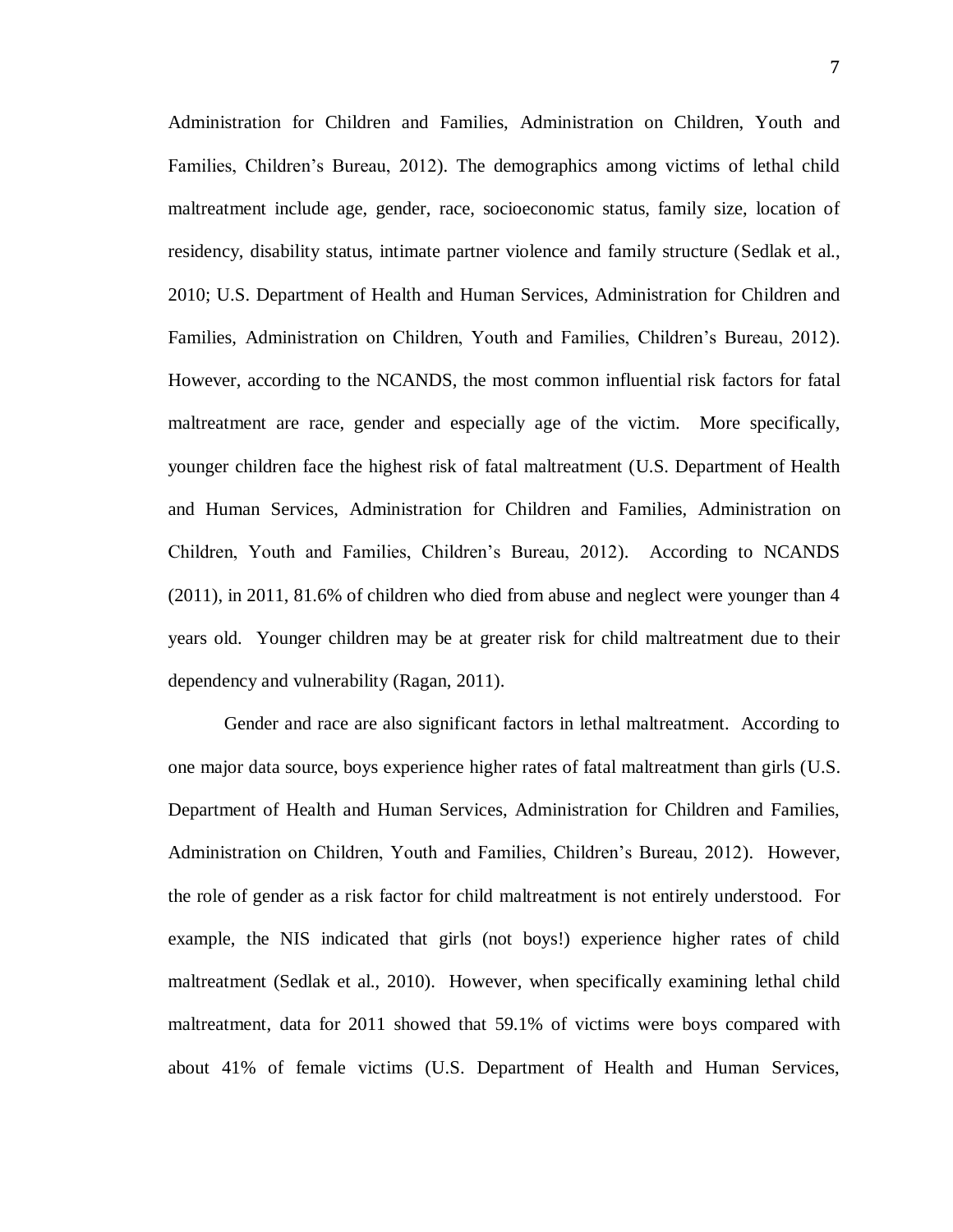Administration for Children and Families, Administration on Children, Youth and Families, Children's Bureau, 2012).

Race and ethnicity arealso risk factors for lethal child maltreatment. According to the NCANDS (2011) 28.2% of the children were African-American, 17.8 % of the children were Hispanic and 40.5 % of the children were White. Studies show that African American children had the highest rate of child fatalities (U.S. Department of Health and Human Services, Administration for Children and Families, Administration on Children, Youth and Families, Children's Bureau, 2012). More specifically, Black children are 3 to 4 more times more likely than White children to be the victims of lethal child maltreatment (U.S. Department of Health and Human Services, Administration for Children and Families, Administration on Children, Youth and Families, Children's Bureau, 2012). Thus, black victims of lethal child maltreatment are overrepresented.

However, some evidence suggests that when poverty, socioeconomic status and location of residence are statistically controlled for,race is no longer predictive of lethal child maltreatment (Ragan, 2011). Other risk factors of lethal child maltreatment victimization include children who live in poverty-stricken environments and household with an unemployed parent (Sedlak et al., 2010). Children residing with single parents who have live-in partners experience high levels of abuse and neglect (Sedlak et al., 2010). Children living in large sized families experience more neglect and abuse than those living in smaller sized families (Sedlak et al., 2010). Residence in a rural area is consistent risk factor, across time and data source, for lethal child maltreatment (Sedlak et al., 2010). Perhaps a lack of resources, lack of training, and lack of over sight by authorities or other mandated reporters in rural areas explains this troubling relationship.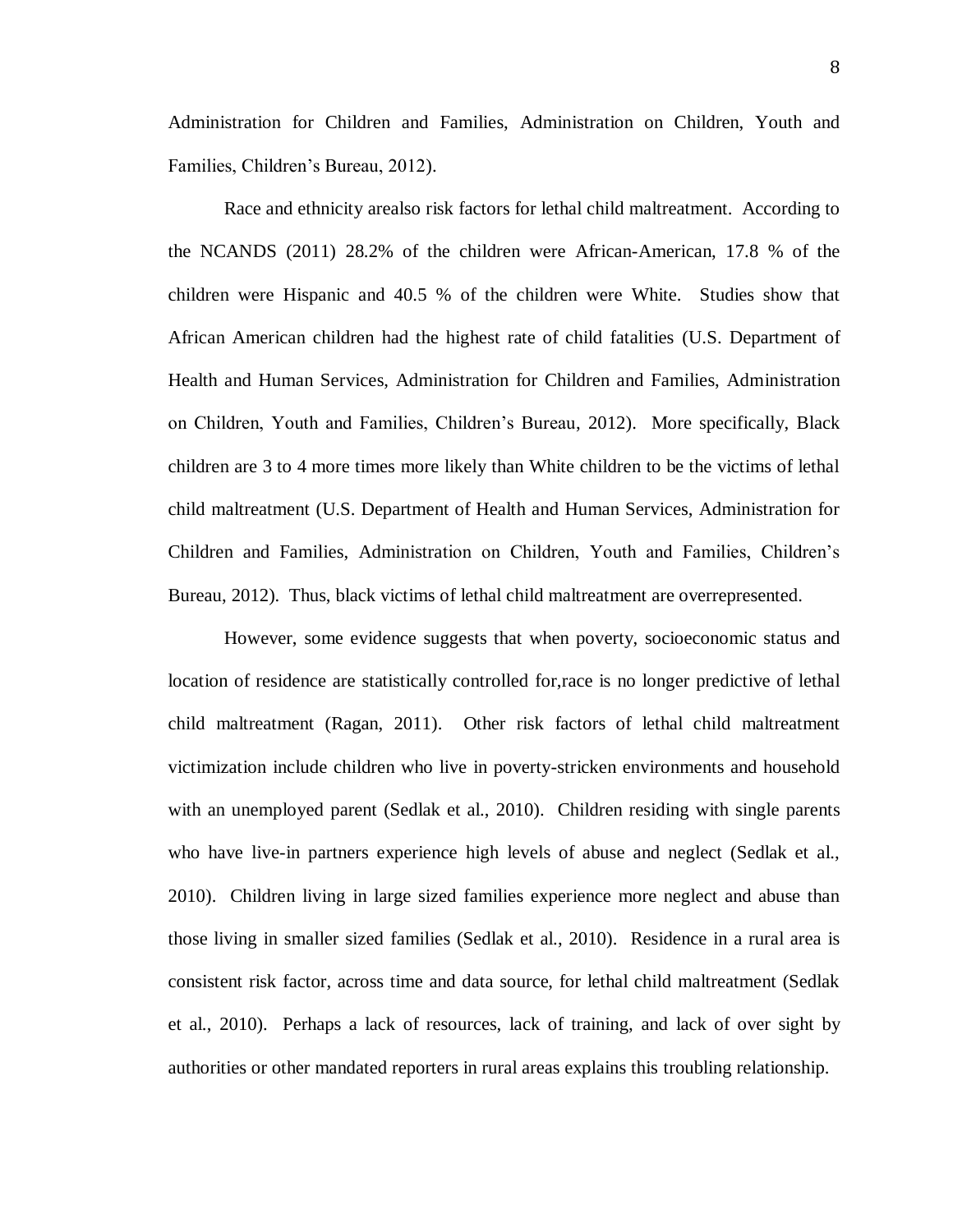#### Perpetrators of Fatal Child Maltreatment

As previously stated, parents are the primary perpetrators of fatal maltreatment. According to one major data source, 15.3% of children were killed by their father, 1.7 % were killed by their father and other, 26.4 % were killed by their mother, 13.0% were killed by their mother and other and 22.0% of the cases reflected a homicide by both parents (U.S. Department of Health and Human Services, Administration for Children and Families, Administration on Children, Youth and Families, Children's Bureau, 2012). However, specific gendered offending patterns emerge. For instance, when mothers kill their children it's generally associated with lethal acts of neglect (Ragan, 2011;U.S. Department of Health and Human Services, Administration for Children and Families, Administration on Children, Youth and Families, Children's Bureau, 2012). When fathers kill their children it's most often as a result of physical abuse (Ragan, 2011; U.S. Department of Health and Human Services, Administration for Children and Families, Administration on Children, Youth and Families, Children's Bureau, 2012). The increased likelihood for a mother to be the perpetrator of fatal child maltreatment is related to gendered offending patterns and gendered nature of child care taking. Let me elaborate. Over seventy percent of children killed by a parent died from neglect (U.S. Department of Health and Human Services, Administration for Children and Families, Administration on Children, Youth and Families, Children's Bureau, 2012). Most children die by neglect (versus abuse). Most neglect related child deaths are committed by mothers, in part, because gender norms stipulate that mothers (compared with fathers) are typically responsible for child rearingand thus have more opportunities to neglect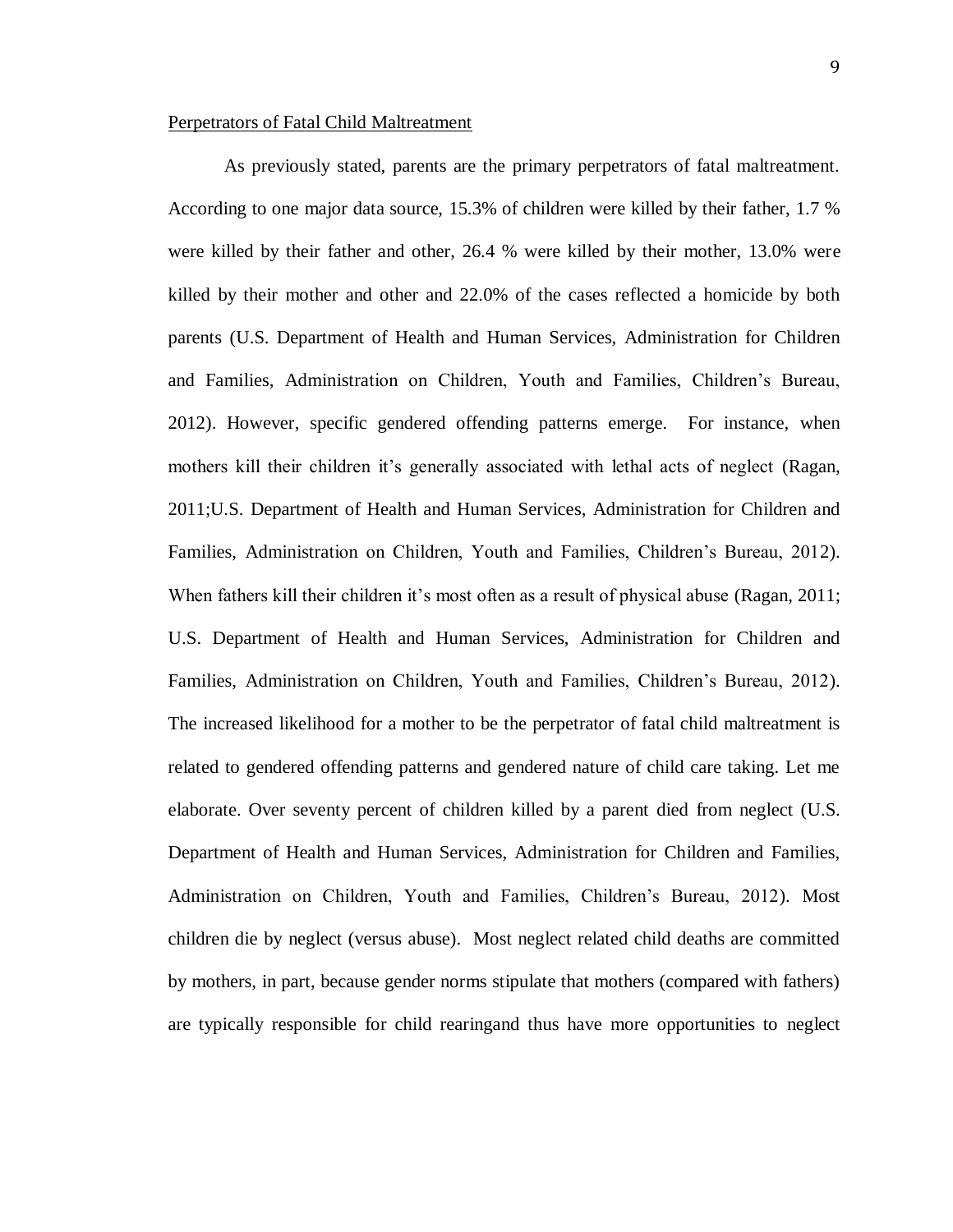10

their children. Therefore, these patterns are likely to explain why females (at least slightly) outpace males as perpetrators of lethal child maltreatment (see Ragan, 2011).

The age and race of the perpetrator is also a factor in lethal maltreatment. For example, according to NCANDS (2011) 84.6% of perpetrators were between the ages of 20 and 49 years: 36.4% were between the ages of 20–29 years, 32.3 % were between the ages of 30–39 years and 15.9 % were between the ages of 40–49 years. Studies indicated that the greatest constellation of risk is when the perpetrator is between the ages of 20-29, has a low economic status, low education level and live in highly stressful situations (Ragan, 2011).

In regards to race, 20.2% of perpetrators were African-American, 19.2% were Hispanic, 48.4 % were White, 1.1% were American Indian or Alaska Native, 1.0% Asian and 1.0 % were multiple races (U.S. Department of Health and Human Services, Administration for Children and Families, Administration on Children, Youth and Families, Children's Bureau, 2012). Other risk factors to perpetrators of fatal child maltreatment include alcohol abuse, domestic violence and drug abuse (U.S. Department of Health and Human Services, Administration for Children and Families, Administration on Children, Youth and Families, Children's Bureau, 2012). According to Karmen, in regards to the backgrounds of physically abuse children, "beatings are more likely to occur in dysfunctional families racked by a combination of symptoms of marital discord: the parents fight viciously; one or both of the parents are currently drug abusers and/alcoholics; and the mother was raised by a substance-abusing parents" (Karmen, 2010, p. 240).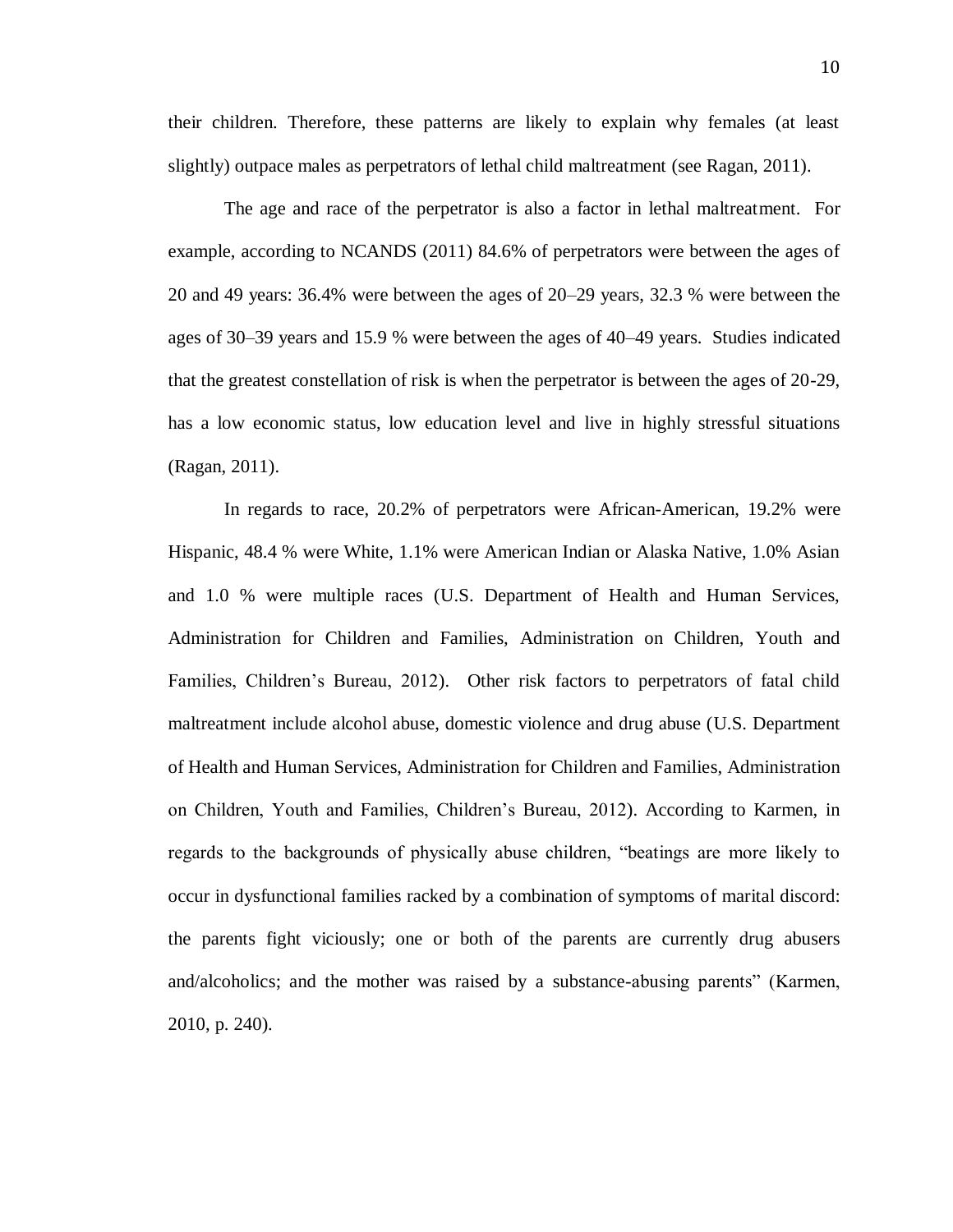In summation, of the documented cases of child abuse and neglect there are many common risks factors. Children are most at risk when exposed to parental figures under certain circumstances, such as stress, alcohol or drug abuse, socioeconomic status, age and gender. These factors are present in a large percentage of studied cases. However, they are not the only factors in child abuse and neglect. Ultimately, there are many reasons and circumstances under which a child can be abused and/or neglected.

#### *Maternal Fatal Child Maltreatment*

This section of the paper will further explain the risk factors and characteristics of female perpetrators of lethal child maltreatment. The primary risk factors associated with fatal child maltreatment by women include age, socioeconomic status and psychological state. Studies suggestthat these factors are associated with a mother's inability to bond with her child or understand child development, high levels of stress,and a history of child abuse and neglect when the mother was young (Ragan, 2011).

Research shows that younger women and single women are at greater risk of killing younger children (Schwartz & Isser, 2007). These women are disproportionally the offenders of neonaticide and infanticide (Bourget et al., 2007; Schwartz & Isser, 2007). Additional risk factors among young women include low socioeconomic status, level of education, little or no prenatal care and no desire to parent a child (Bourget et al., 2007; Schwartz & Isser, 2007). However, many recent and high-profile cases of neonaticide and infanticide involved white college students from middle class backgrounds (Schwartz & Isser, 2007). These situations have been linked to motives of maintaining their "perfect girl" image with their families and friends. Bourget et al. (2007) found that women who commit neonaticide and infanticide show lower levels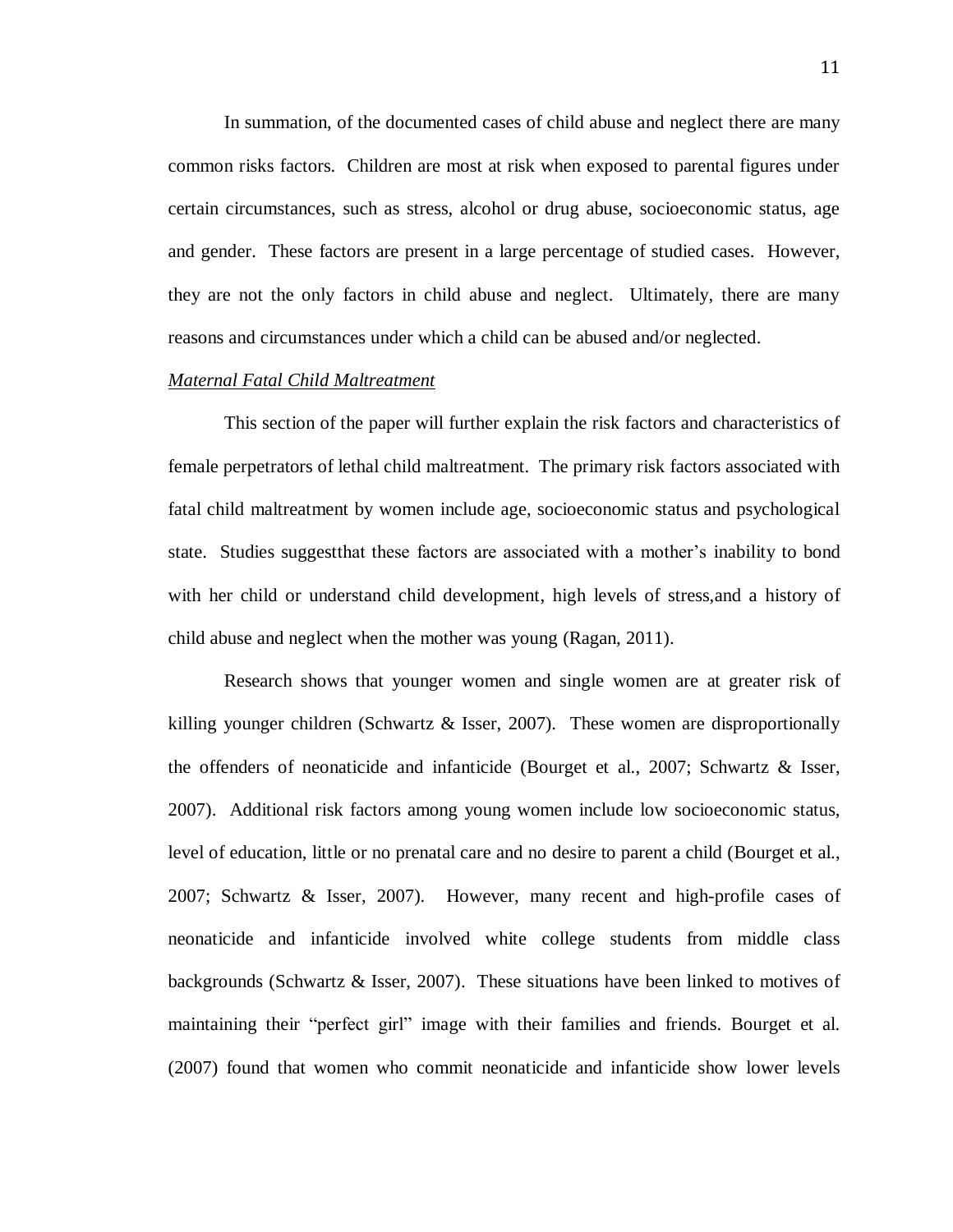ofdepression, psychotic illnesses, and have fewer suicide attempts than women who kill older children. This may be due to the fact that younger and unmarried women typically have fewer life stressors and obligations than their older or married counterparts.

Mothers who kill older children are known to struggle with depression, and/or have a psychotic illness and/or postpartum psychosis (Bourget et al., 2007; Schwartz & Isser, 2007). Typical risk factors among women who have killed their older children include marital stress, family strain, depression and psychotic illness (Bourget et al., 2007; Koenen & Thompson, 2008;Schwartz & Isser, 2007). Furthermore, mothers who kill their children have little or no spousal support and limited or no social support. Also, these mothers often experience high levels of psychological stress (Koenen and Thompson, 2008; Schwartz & Isser, 2007). Furthermore, Bourget et al. (2007) note married women who commit fatal maltreatment have a long history of substance abuse, psychiatric hospitalizations and suicide attempts.

Postpartum depression is a depression disorder that some women develop after pregnancy (Schwartz & Isser, 2007). Literature indicates that postpartum depression may be one of the most common forms of psychiatric disorders that generally develop after childbirth (Brockington, 2004). Schwartz and Isser (2007) note that postpartum depression is a type of depression that can be associated with genetics, social isolation, dysfunctional relationships and the presence of other/previous depression order.Publications on postpartum depression suggest that it has major effect on the family (Brockington, 2004). In many cases, the mother-infant relationship is disconnected; there is limited or no interaction between the mother and her child (Brockington, 2004). Post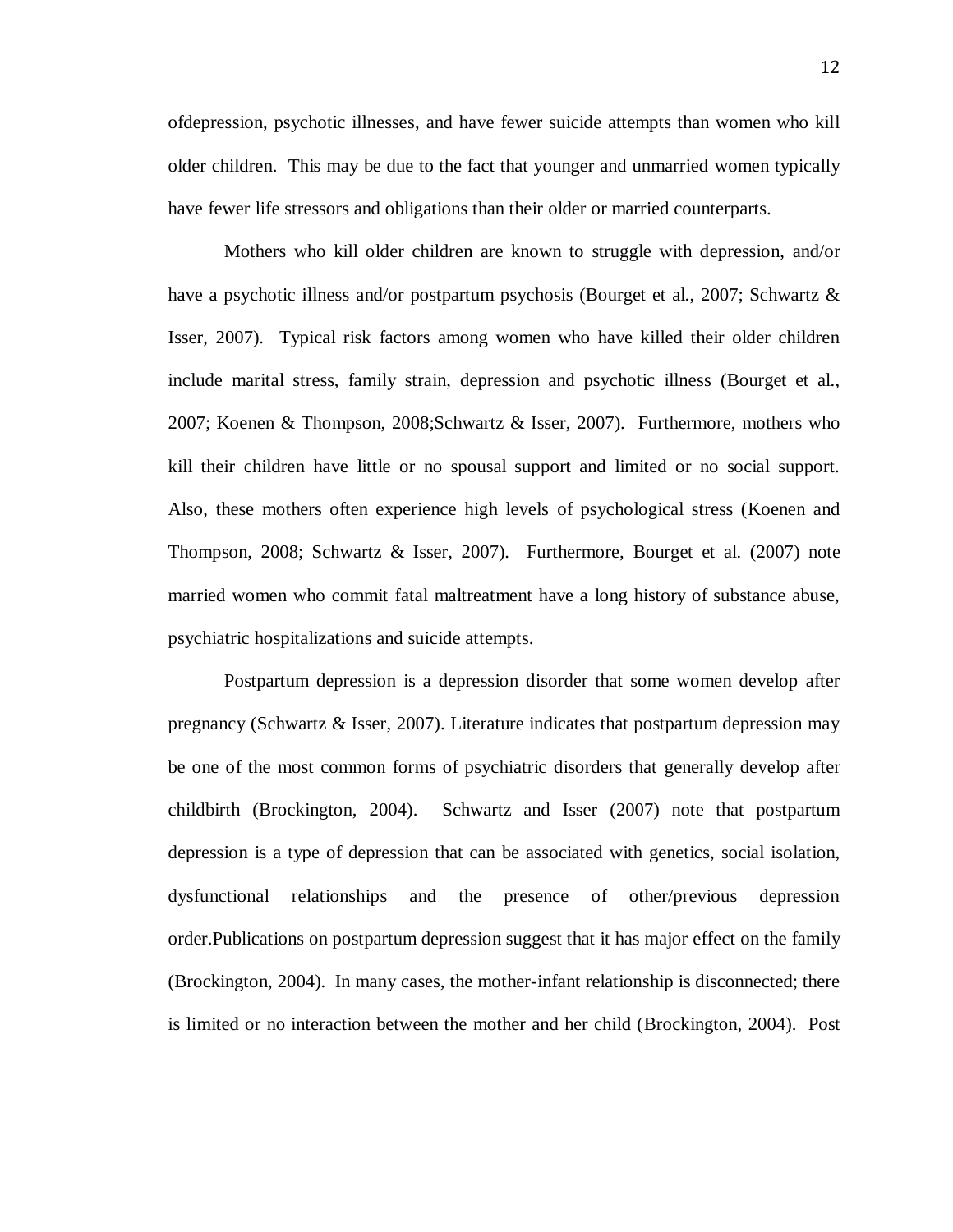partum depression can also cause a mother to form"detrimental" emotional reactions towards her child such as hatred, anger, irritability and resentment (Brockington, 2004).

Postpartum psychosis is the one of most severeforms of mental illness that occurs after childbirth (Brockington, 2004). Approximately one or two incidences of postpartum psychosis occur per 1,000 births (Brockington, 2004). Symptoms of postpartum psychosis include hallucinations, severe depression, mania, confusion, hyperactivity and mood swings (Brockington, 2004). Studies show that common risk factors for postpartum psychosis are bipolar disorders and psychotic illnesses (Mclellan, 2006). The case of *Texas vs. Andrea Yates* illustrates how maternal infanticide is associated with postpartum psychosis (Spinelli, 2004). In 2001, Andrea Yates drowned her five children in a bathtub (Spinelli, 2004). According to studies, Yates had a severe case of postnatal mental illness (postpartum psychosis), which led her to kill her five children (Mclellan, 2006). Studies note that after the birth of her fifth child she became "catatonic" and psychotic and informed authorities that Satan ordered her to kill her children (Mclellan, 2006). Andrea was charged with capital murder, ultimately pleading the insanity defense and was given a life sentence (Mclellan, 2006). The Andrea Yates case has become symbolic and influenced the development of medical and legal knowledge on postpartum mental illnesses, which will be further discussed in the policy section of this paper (Spinelli, 2004).

As mentioned in the earlier section, when mothers are involved in lethal child maltreatment the cause of death is usually neglect (Miller–Perrin et al., 2007; Ragan, 2011; Sedlak et al., 2010; U.S. Department of Health and Human Services, Administration for Children and Families, Administration on Children, Youth and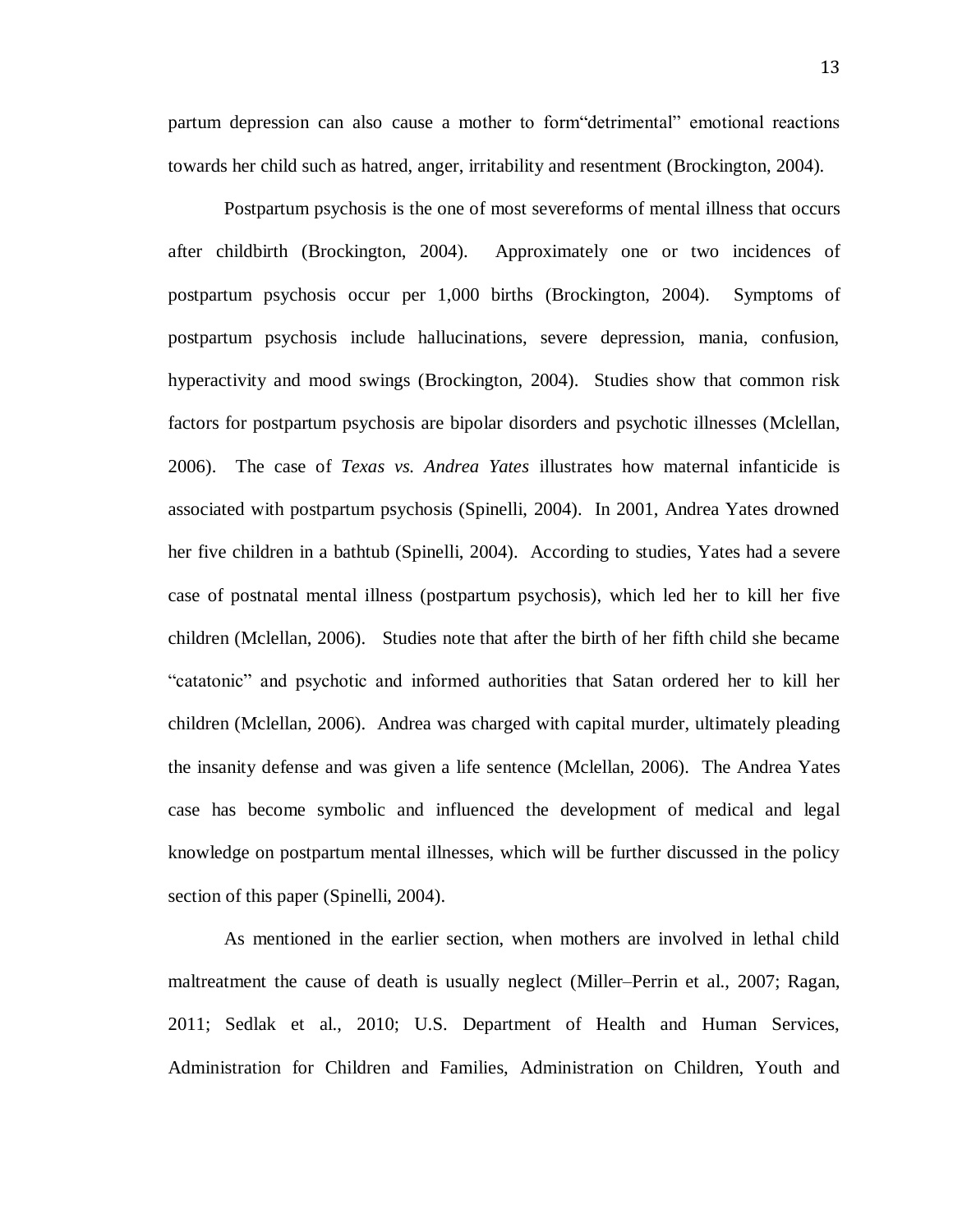Families, Children's Bureau, 2012). In addition to the gendered child rearing norms of our culture, which increase the risk for women to be perpetrators of this form of lethal child maltreatment, having children at a young age, low levels of educational attainment and a lack of social support are also believed to increase the likelihood of maternal filicide (Barnett et al., 1997; Miller-Perrin et al., 2007). Some psychological characteristic of women who kill their children include intellectual deficits, behavior deficits, poor problem-solving skills and inappropriate development expectations for their children, depression, low self-esteem and parental stress (Barnett et al., 1997; Miller-Perrin et al., 2007). The discussion now turns to the risk factors associated with fathers who kill their children.

#### *Paternal Fatal Child Maltreatment*

There are general conclusions that can be made about fatal child maltreatment by fathers. As previously discussed, fatal child maltreatment is more likely to be committed by mothers than by fathers. However, fathers are certainly present as the offenders in these crimes. And there are distinctive patterns and risk factors associated with a father killing his child. More specifically, when fathers kill their children the cause of death is generally physical abuse (rather than neglect as with mothers who kill) (Sedlak et al., 2010; U.S. Department of Health and Human Services, Administration for Children and Families, Administration on Children, Youth and Families, Children's Bureau, 2012). Some commonrisk factors associated with paternal fatal maltreatment include low socioeconomic status, low education levels, marriage problems, financial strains and lack of understanding child development, social isolation and/or lack of social support (Bourget et al., 2007). Many of these risks are predictive of mothers who kill their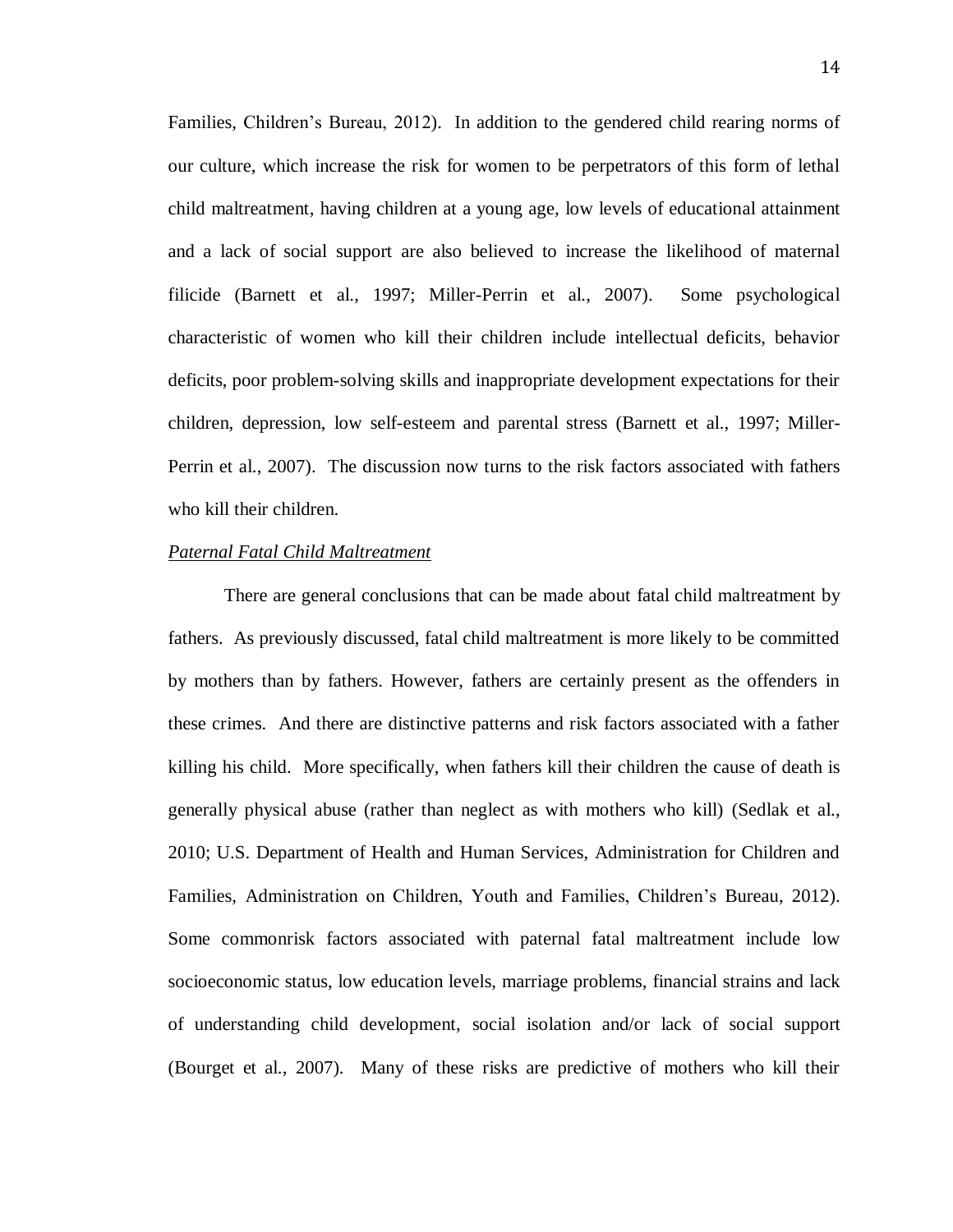15

children as well. Spousal revenge, separation and infidelity are also risk factors for paternal filicide and appear to be specific to male offenders (Alt & Wells, 2010).

Research suggests that socioeconomic factors and family stressors are the most common factors associated with fatal maltreatment by fathers (Marleau et al., 1999; Schwartz & Isser, 2007). These factors usually include: unemployment at the time of the offense, living below poverty levels or financial instability (Alt & Wels, 2010; Bourget et al., 2007; Marleau et al., 1999).For example, many men who committed filicide lived in poverty and in isolation from social support groups (Schwartz & Isser, 2007). In addition to living in poverty and in isolation, most men offenders of child maltreatment also have substance abuse problems (Schwartz & Isser, 2007).

However prevalent, paternal fatal maltreatment is not exclusively a crime for poor fathers. Fathers of all socioeconomic statuses are represented as killers. In these instances of paternal filicide, the fathers are the primary breadwinners for their families and appear to be struggling with financial problems (Bourget et al. 2007; Marleau et al., 1999). Therefore, financial stress seems to be predictive of paternal filicide irrespective of socioeconomic status. This could be related to gendered expectations of males to be "good providers" for their families. Thus, as men struggle financially they may equate this with being a failure in their domestic responsibilities. This stress and perception of failure could help explain lethal violence among financially struggling fathers. Men who kill their children also tend to have a history of emotional problems such as psychotic illness, depression and personality disorders (Bourget et al., 2007; Marleau et al., 1999).

Because lethal child maltreatment is most often associated with physical abuse, it has been speculated that the death is related to attempts to discipline the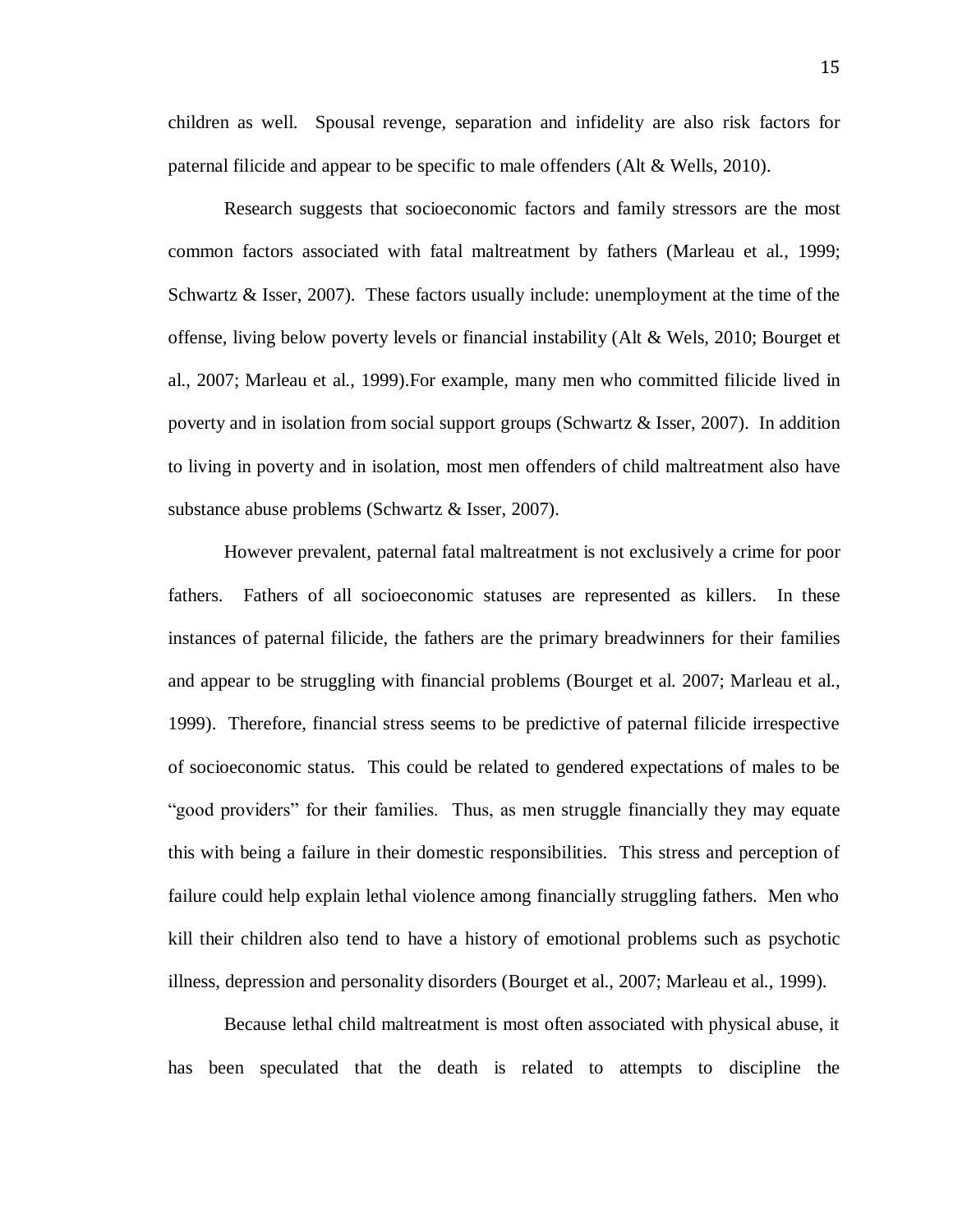child(Wilczynski, 1995). Wilczynski (1995) noted that men (and women) kill their children as a result "of attempts to discipline a child for behavior regarded as annoying or disobedient" (p. 368). However, case study data by Marleau et al. (1999), reflected that stabbing was the most common form of killing by fathers and that father committed more violent types of child killings than mothers. Another prevalent form of fatal assault by men involves beatings, violent shakings and the shaken baby syndrome (SBS) (Schwartz & Isser, 2007). Like women and neglect, some of common risk factors associated with male child abuse offenders include stress, demographic factors, socioeconomic conditions, behavior deficits, psychological status (Schwartz & Isser, 2007).

Since there is less empirical data on men who kill their children (compared with mothers who kill) there are more questions than answers. However, some theories focus upon social definitions of masculinity as a possible explanation (Alder & Polk, 2001). In other words, being violent and aggressive with children presents an opportunity for the father to demonstrate his strength and power, which are facets of our conceptions of masculinity. In many case studies, fathers are trying to uphold a sense of power that has been taken away by the "hardships of societal obligations" (Alder & Polk, 2001, p. 11). Still, some fathers seem to kill their children and family to eliminate financial debt and to start a new; a life that is debt and family-free. Financially strapped fathers are humiliated by this failure and as the primary breadwinner; their only perceived solution is to kill. Theorist Messerschmitt noted, "crime by men is a form of social practice invoked as a resource, whether resources are unavailable, for accomplishing masculinity" (As cited in Alder & Polk, 2001, p. 11).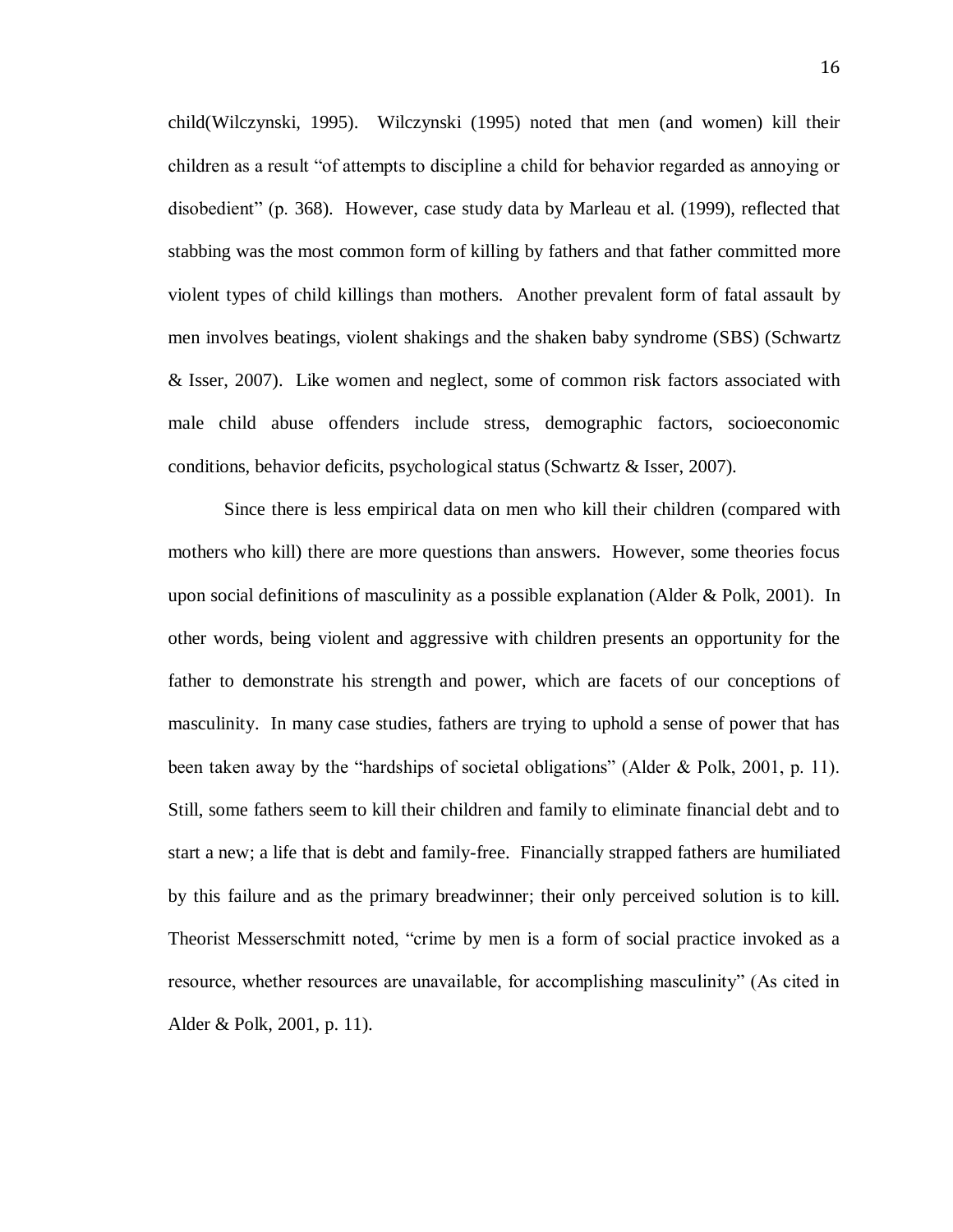Recent literature raises the issues of why this type of stress is so prominent among fathers, and not mothers. Alder and Polk (2001) illustrate how the conflicting demands and expectations of fatherhood and the ways in which men negotiate their status as a "good" or "bad" father remain somewhat hidden (p. 167). And when reassessing the role of fatherhood, there are certain expectations that exemplify the nature of fatherhood. Therefore when those societal expectations aren't met within the family dynamics, the father may search for a way to affirm his masculinity. Through homicidal acts of a family, a father is able to re-establish a sense of control over himself and his family. He has the final say in determining the fate of his family. Adherence to narrow roles of "fatherhood" as being equivalent to "financial providers" and the antithesis of femininity (i.e., caretaking and nurturing) may have explanatory value in understanding why fathers kill their children and especially why they kill their entire families. The theories discussed show how sociological, psychological and situational factors play an essential role in how fathers perceive their primary roles as fathers. Society has constructed specific roles for fathers and when those expectations are not met, fathers turn to killing.

# Policies and Policy Recommendation

With regard to policies on child homicide, the first government to enact a law distinguishing infanticide from murder was Russia in 1643 (Koenen & Thompson, 2008). According to Koenen and Thompson (2008) by 1922 all European nations had adopted similar statues, indicating penalties for persons who committed filicide. In the US, the state maintains legal responsibility for the well being of its children (Koenen  $\&$ Thompson, 2008). The US has also legislated statutes that hold parents accountable for their failure to protect their children (Koenen & Thompson, 2008). Not all states have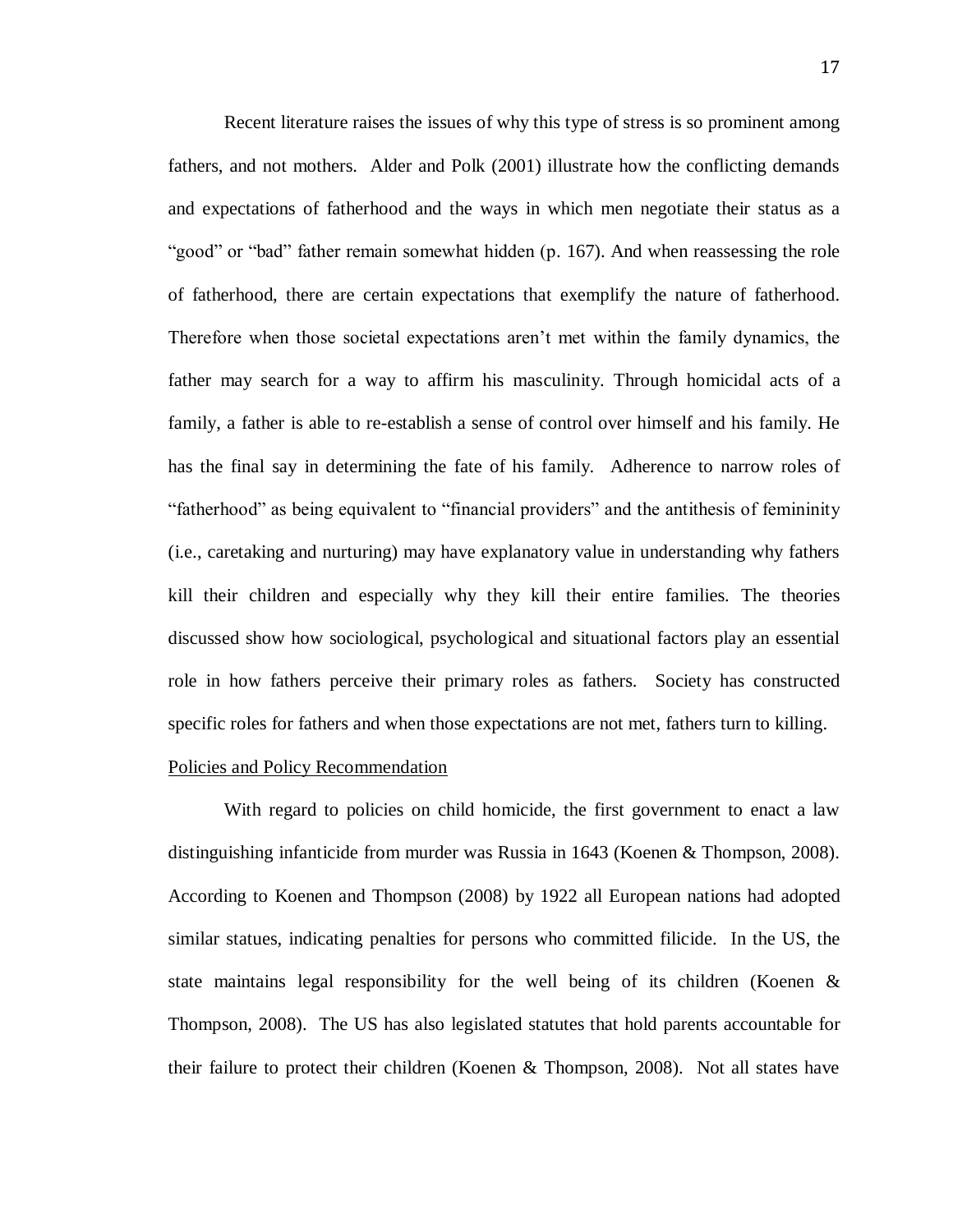passed such laws but those that have pass them have allowed states to prosecute parents for failure to care for their children and subjected them to criminal penalties (Schwartz & Isser, 2007).

More recently, several countries including the United States and Canada have enacted legislation to empower child protective agencies to intervene when suspicions arise that the child is at risk of abuse or neglect (Bourget et al., 2007). There are many approaches to address the issue of child maltreatment. Most literature on child maltreatment suggests tougher mandatory reporting laws, community notification laws and criminal sanctions are still needed (Miller-Perrin et al., 2007). Mandatory reporting laws require professionals such as doctors, social workers and teachers to report suspected acts of child neglect and abuse (Miller-Perrin et al., 2007). In the U.S. each state has a Department of social services that is responsible for child protection, this department is also referred to as Child Protective Services (CPS) (Miller-Perrin et al., 2007). However, CPS only deals with cases that are reported. Even with mandated reporting laws, many cases of child abuse and neglect go undetected due to the lack of awareness and other issues (Miller-Perrin et al., 2007).

What little information is known about prosecutions of lethal child maltreatment focuses on female killers. Many of these cases concerned issues of postpartum depression (or psychosis) the use of the insanity defenses, or severe emotional disturbance on the part of the mother (Schwartz & Isser, 2007). The Andrea Yates case brought more awareness to the issue of postpartum mental illnesses being used as a defense of insanity (Spinelli, 2004). Therefore, court proceedings use manyevaluation methods to measure the competency of mentally ill defendants (Spinelli, 2004). For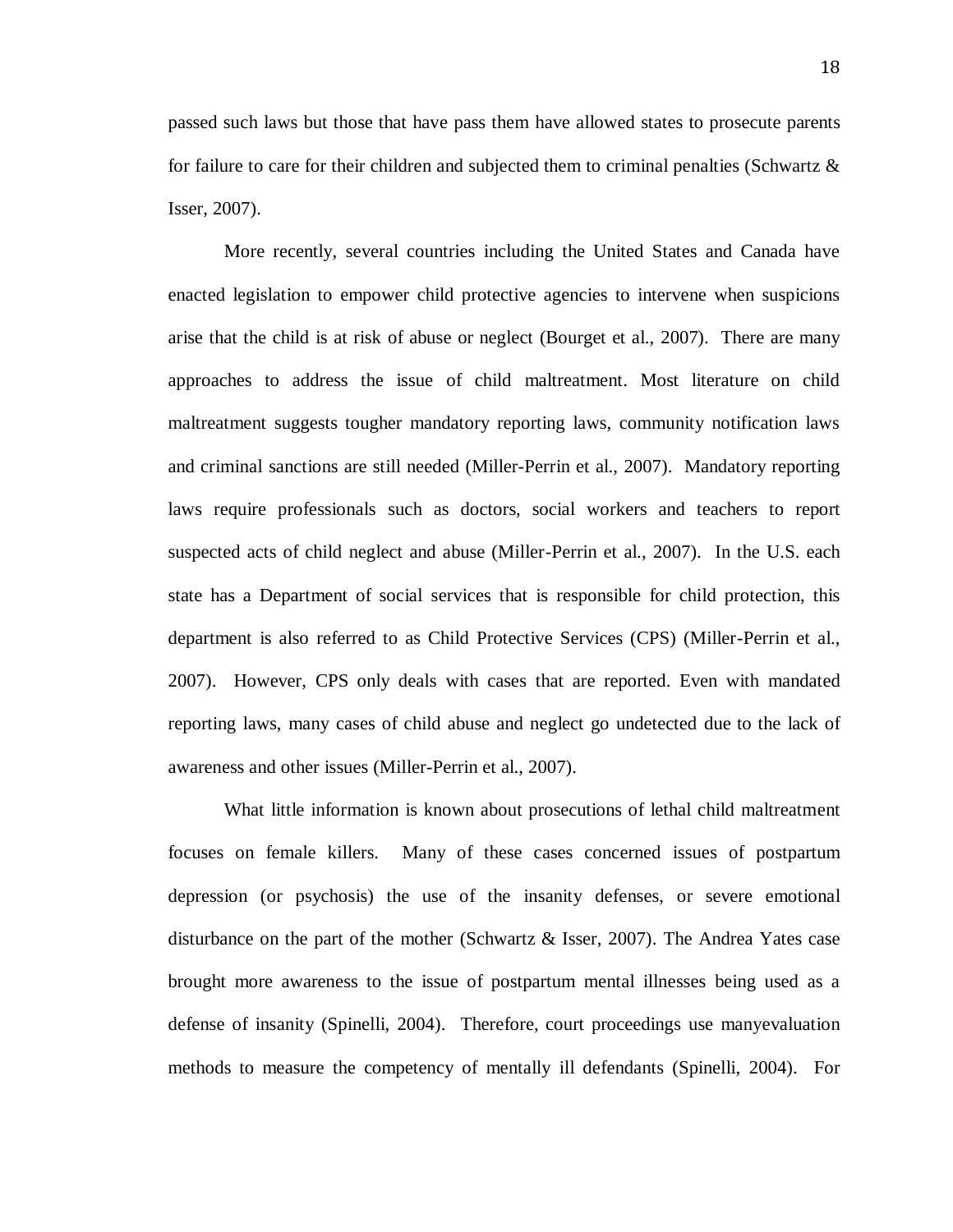example, many U.S jurisdictions use the M'Naughten Test and the Model Penal Code/American Law Institute Test as two main formulations of the insanity defense (Spinelli, 2004). Spinelli illustrates how the M'Naughten Test was used in the context of the Yates cases by stating:

According to this test, a defendant is judged insane only if she can prove that, because of a mental disability, she either did not know right from wrong at the time she committed the ultimately criminal act or did not understand the nature and quality of that act. This archaic ruling is the basis for a finding of insanity in the state of Texas, where Andrea Yates was prosecuted (Spinelli, 2004, p. 1552).

Additionally, each state has different child protection directives and standards and their

own criminal laws (Alt & Wells, 2010). Alt & Wells (2010) give an example how the

criminal justice system works with regards to the court process:

Ultimately there are the charges to be filed and the punishment assigned against a woman, man or other caretaker is determined by a number of factors. These include the beliefs of the legislators as the proper writing of the statues, the thoroughness of police investigations, the charges brought by the prosecutors, and ultimately the defense lawyers, jury member and judge in the cases. A verdict can be swayed by the political aspirations for the legislators and lawyer, the sympathy or lack thereof of the jury members and the interest of the presiding judge (p. 104).

Alt & Wells (2010) continue to note that even though child homicides seem similar in

nature among mothers, father and caregivers, sentencing varies for each particular case.

Most states have not attempted to try to allow classifications such as infanticide,

neonaticide and filicide as reasonable defenses (Alt & Wells, 2010). Ultimately charges

of child homicide are based on the type of crime committed (Alt  $&$  Wells, 2010).

# Prevention

Most prevention aims towards eliminating the risk of child homicides through parenting education, psychological evaluations and child protective agencies (Schwartz& Isser, 2007; Bourget et al., 2007; Koenen & Thompson, 2008). Research suggests that these prevention measures are necessary and can reduce child homicide rates overall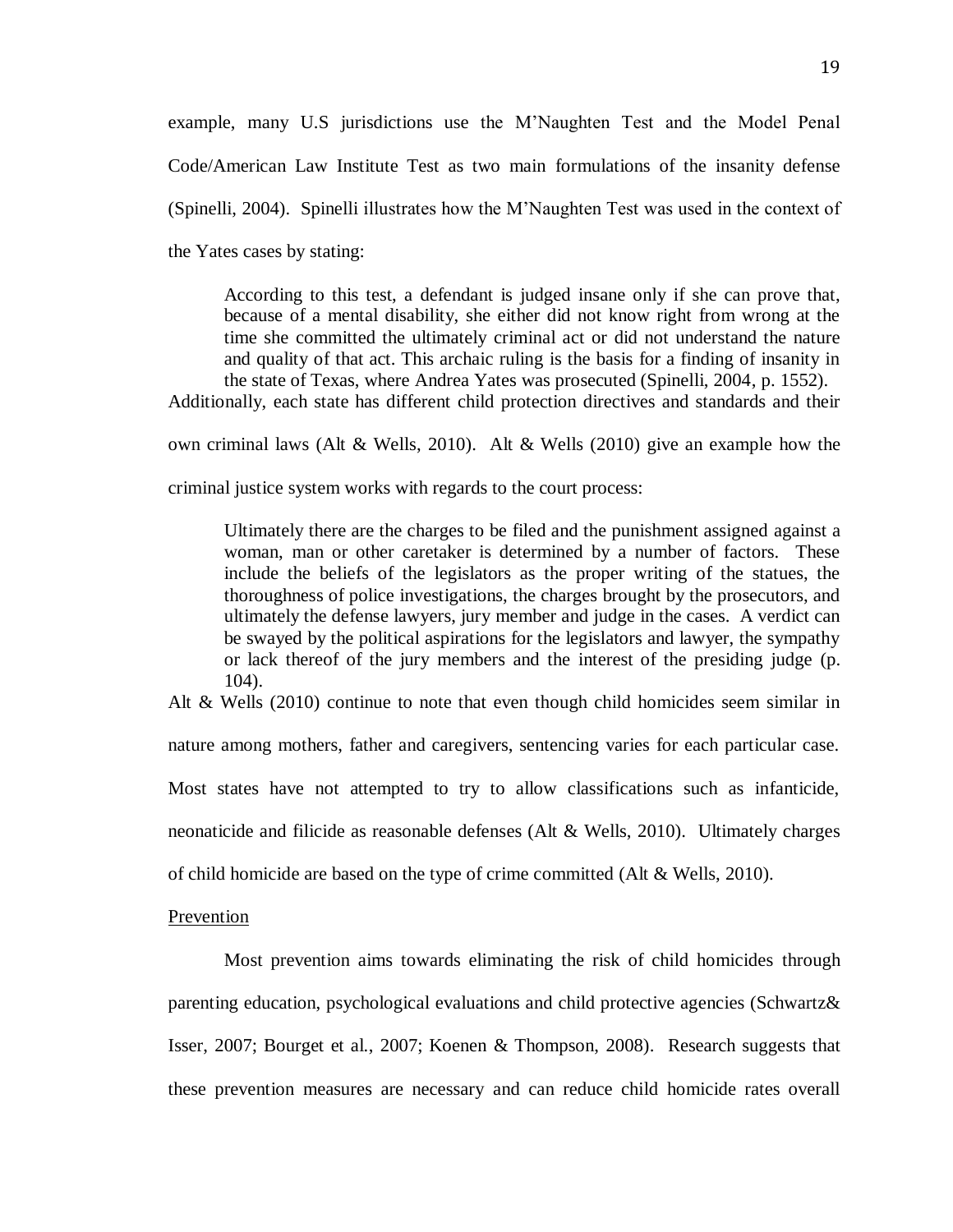(Bourget et al., 2007; Schwartz& Isser, 2007; Koenen & Thompson, 2008; Miller-Perrin et al., 2007). Ultimately, identifying the different characteristics and risks that are associated with men and women who commit child murder can provide the basic structure needed to better tackle and prevent these conditions.

According to Schwartz and Isser (2007) parenting education is one of the most crucial elements in preventing child homicides among parents. As we discussed, most parents who kill their children are young and lack social support (Bourget et. al., 2007; Koenen & Thompson, 2008; Schwartz & Isser, 2007). Schwartz and Isser (2007) argue that parenting classes will help parents understand child development and ultimately develop mature parents. They note that many women and men who kill their children are not fully mature adults:

They lack the discipline and dedication that it takes in order to raise children. Studies show that parents, especially fathers or those in that role must be shown the value and effectiveness of alternative disciplinary strategies to shaking and beating children. Classes for parents and caregivers should be available at no charge as a community service; the media as wells should contribute information and samples of appropriate disciplinary techniques (Schwartz & Isser, 2007, p. 209).

Schwartz and Isser (2007) point out that some of the men and women who commit child homicides are not aware that the death of a child could be an outcome of negligent actions. Yet, parental neglect is the single greatest killer of children. Increased awareness and education could be beneficial. (As cited in Koenen & Thompson, 2008).

Other forms of prevention include advocacy groups such as crisis nurseries where parents can drop off their children, as a safe haven, when risk factors such as emotional distress and financial stress are present (see Karmen, 2010). Another effective prevention program is the Child Visiting Nurse Program, which targets at risk young mothers living in poor inner city neighborhoods. These programs provide quality nursing care to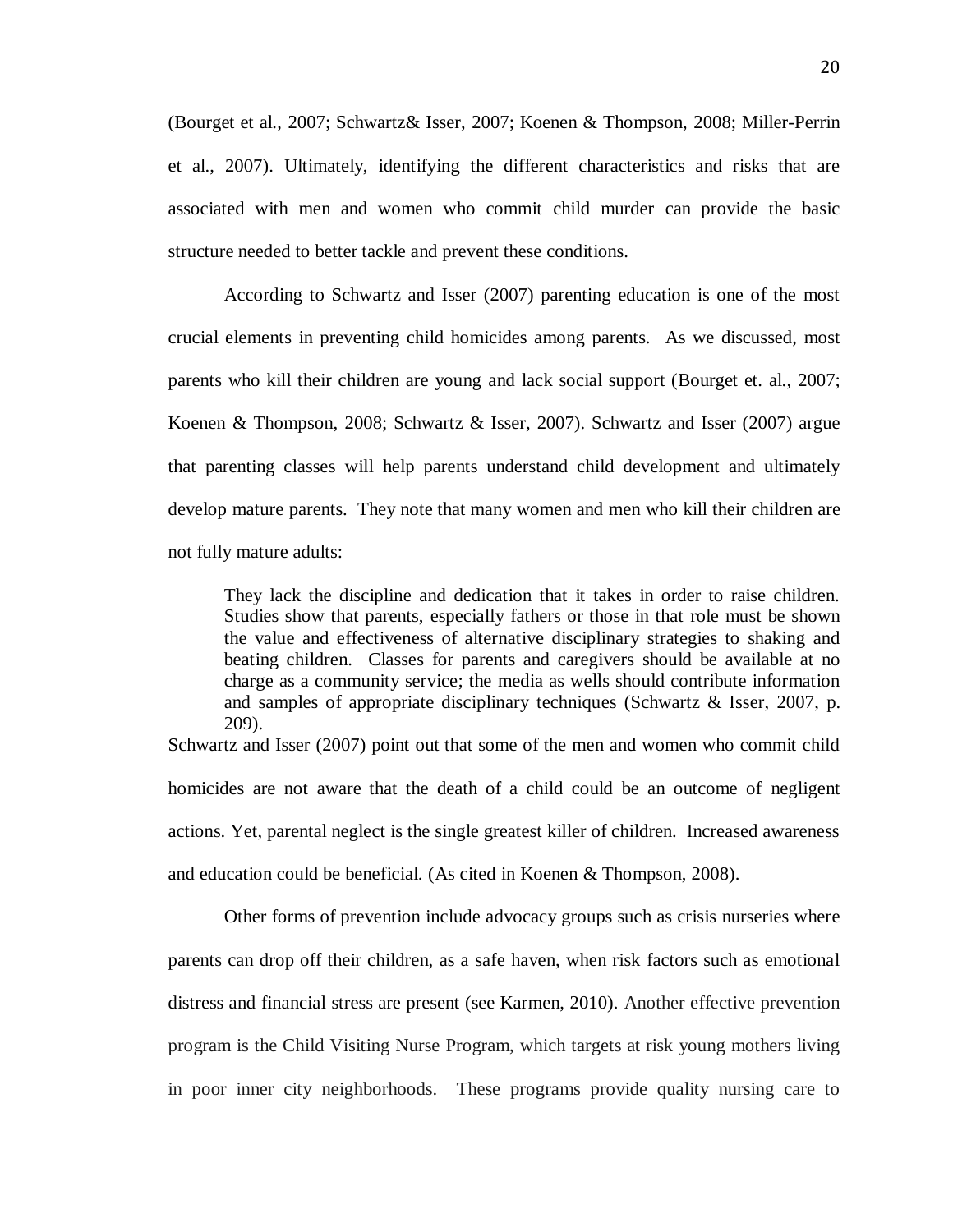children, donate resources, and provide health and education initiatives to vulnerableparents.

Research suggests that psychological evaluations and medical evaluations can help identify and treat underlying risk factors for perpetrating child maltreatment (Bourget et al., 2007; Koenen & Thompson 2008; Schwartz & Isser, 2007). Psychological evaluations will allow proper officials to diagnose psychiatric disorders and suggest proper treatment (Koenen & Thompson, 2008). Koenen and Thompson (2008) suggests that social workers, physicians, nurses and other professionals who deal with "at- risk" individuals should be properly trained to identify signs of psychotic illnesses. Bourget et al. (2007) note "depressed parents with suicidal ideation should be asked directly their thoughts on the impact of their suicide on their child's future and should be provided with the necessary treatment and support" (p. 80). These treatments can bring awareness to child protective agencies that a child may in danger due to his/her caregiver's mental state.

More interventions that are unique to parental abuse, neglect and sexual abuse are needed to help combat child maltreatment. In addition, once child maltreatment has been reported, the investigation and monitoring by child protective services needs to be more comprehensive with wrap around services and follow through. As studies have demonstrated, child maltreatment has a long-term effect on child victims and their offenders. My overall goal was to demonstrate how child homicide happens in many forms and lethal maltreatment is a result of child maltreatment. Additionally, I wanted to show readers that children are at most risk in the hands of parents and guardians. In summation, children are not expendable; therefore it is our responsibility as a society to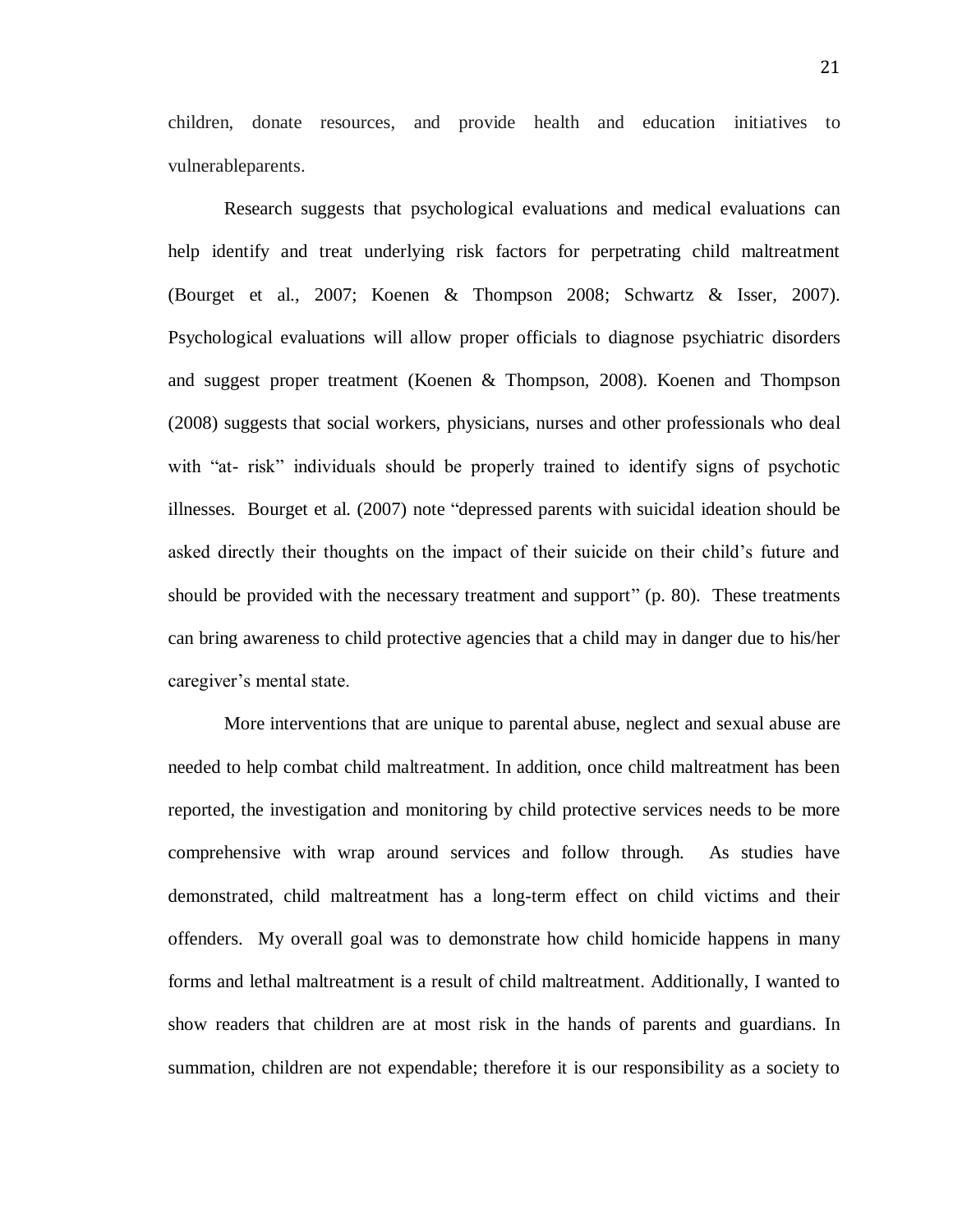protect them, even from the people responsible for them.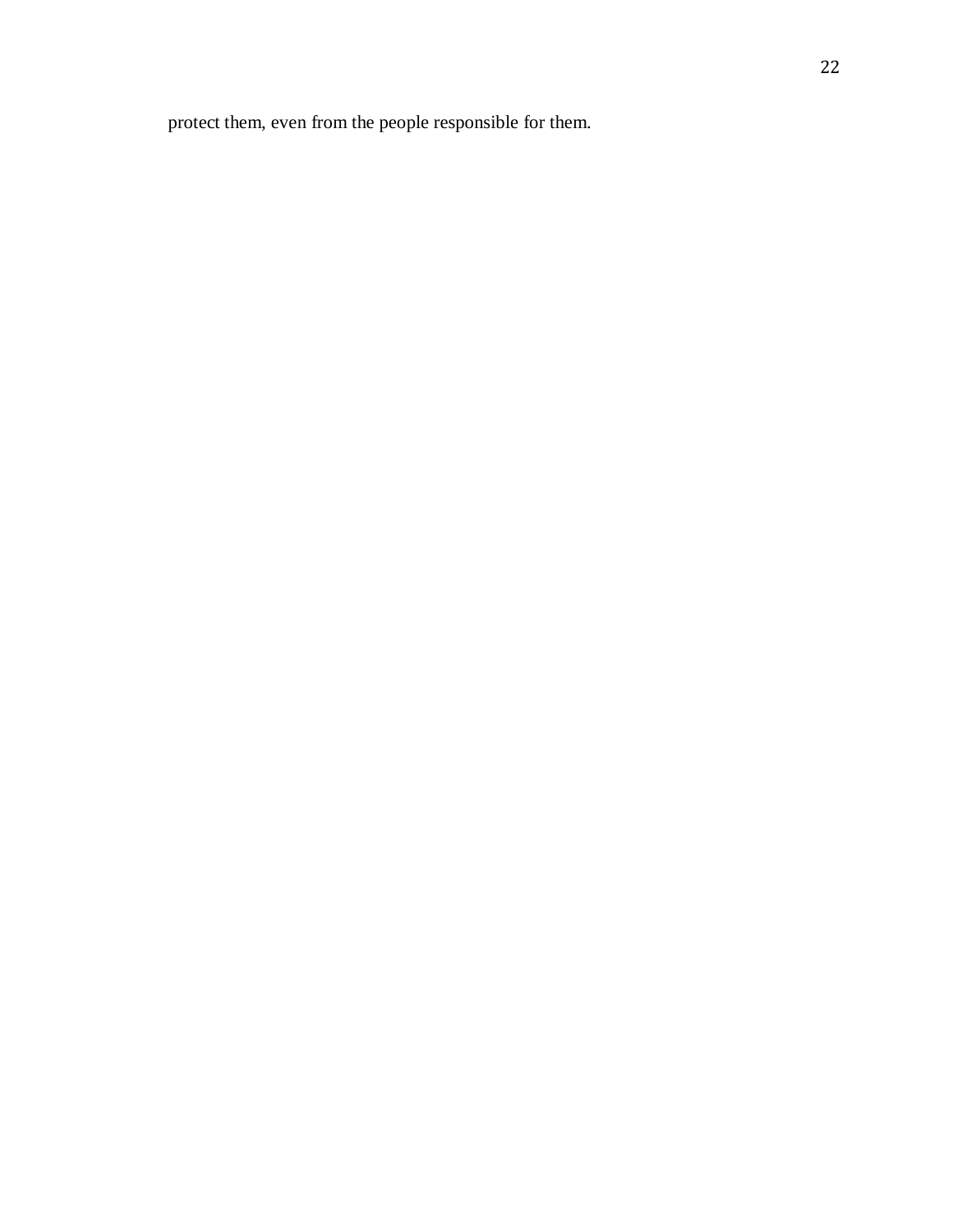#### References

- Alder, C., & Polk, K. (2001). *Child victims of homicide*. Cambridge, UK: Cambridge University Press.
- Alt, B. L., & Wells, S. K. (2010). *When caregivers kill: Understanding child murder by parents and other guardians*. Lanham, MD: Rowman & Littlefield Publishers.
- Barnett, O.W., Miller-Perrin, C. L., & Perrin, R. D. (1997). *Family violence across the lifespan: An introduction*. Thousand Oaks, CA: Sage Publications, Inc.
- Bourget, D., Bradford, J. M. (1990). Homicidal parents.*Canadian Journal of Psychiatry*, 35, 233-238.
- Bourget, D., Grace, J., & Whitehurst, L. (2007). A review of maternal and paternal filicide. *The Journal of the American Academy of Psychiatry and the Law*,35, 74-82.
- Brockington, I. (2004). Postpartum psychiatric disorders.*Lancet*, *363*(9405), 303-310.
- Karmen, A. (2010). *Crime victims: An introduction to victimology*. Belmont, CA: Wadsworth Cengage Learning.
- Koenen, M., & Thompson, J. (2008). Filicide: Historical review and prevention of child death by parent. *Infant Mental Health Journal*, 29(1), 61-75.
- Liem, M., & Koenradt, F. (2008). Filicide: A comparative study of maternal versus paternal child homicide. *Criminal Behavior and Mental Health,*18(3),166-76.
- Marleau, J., Poulin, B., Webanck, T., Roy, R., & Laporte, L. (1999). Paternal Filicide: A Study of 10 Men. *Canadian Journal of Psychiatry*, 44, 57-63.

McLellan, F. (2006). Mental health and justice: the case of Andrea Yates. *The Lancet*, *368*(9551), 1951-1954.

- Miller-Perrin, C. L., & Perrin, R.D. (2007). *Child maltreatment: An introduction*. Thousand Oaks, CA: Sage Publications, Inc.
- Sedlak, A. J., Mettenburg, J., Basena, M., Petta, I., McPherson, K., Greene, A., & Li, S. (2010). *Fourth National Incidence Study of Child Abuse and Neglect (NIS–4): Report to Congress.*Washington, DC: U.S. Department of Health and Human Services, Administration for Children and Families.
- Schwartz, L. L., & Isser, N. (2007). *Child homicide: Parents who kill*. Boca Raton, FL: CRC/Taylor & Francis Group.